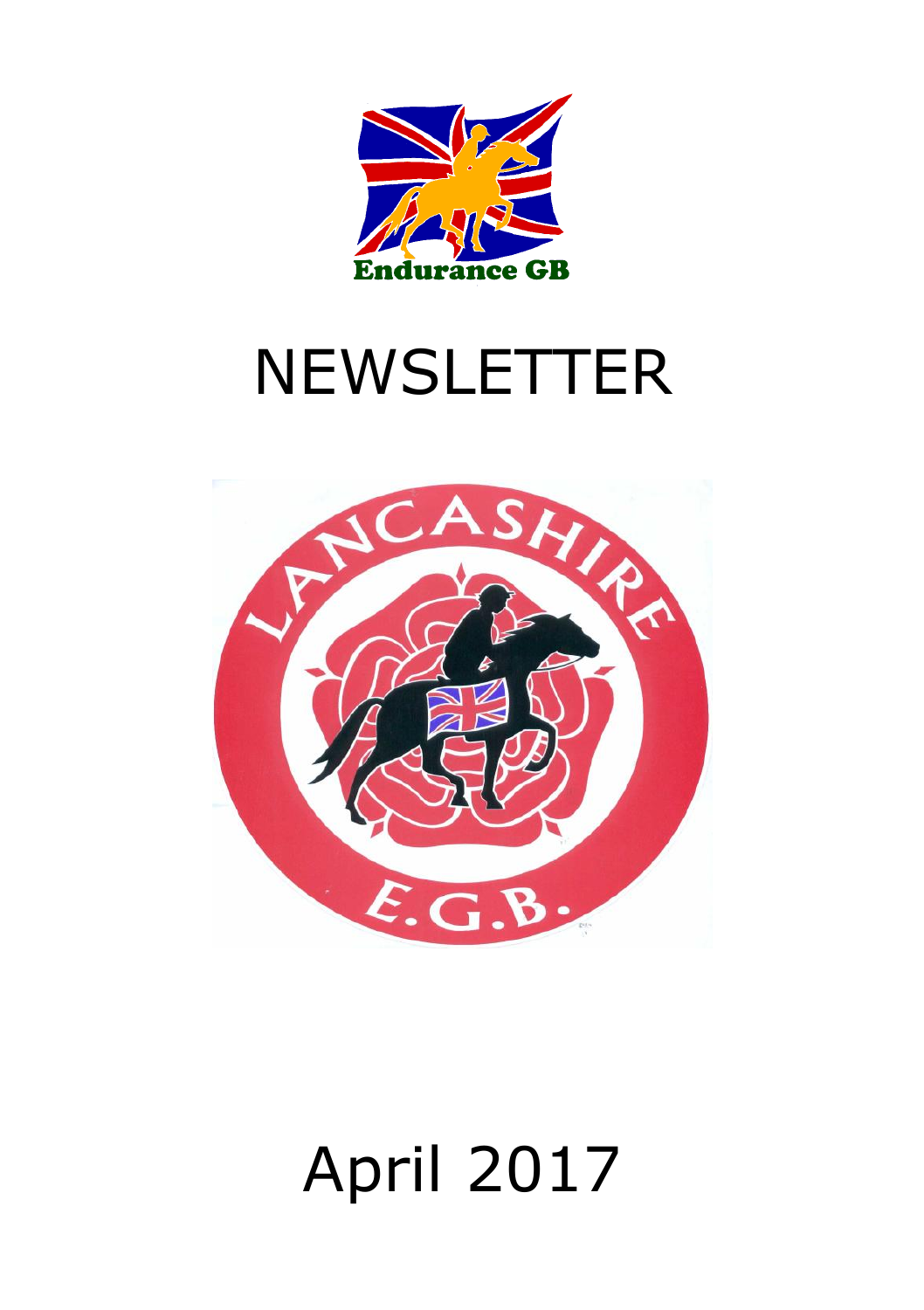# **Editor's Bit**

Hello everyone!

Once again, I hope you are all well and enjoying the 2017 season. This edition of the newsletter has all the successes of our group from last year that were celebrated at the awards evening and we have received a touching obituary from Jackie Lloyd and Sam Parkinson following the sad loss of their steeds last year. Members of all ages should check out the Young Riders' section this edition as Kate Atkinson has written an interesting piece on her 2017 FEI season so far. I hope you enjoy the newsletter and if you would like to submit something for the June edition, please do not hesitate to email it over. I can edit upon request; [s.g.crabtree@icloud.com](mailto:s.g.crabtree@icloud.com)

We also have a few notices through this newsletter, read carefully and if you have any further questions contact one of us on the Committee (contacts on back page).

Please remember to print off and complete the horse registration form from the Lancs website, send to Sarah Bamber, Flowerhill Farm, Wardle, Rochdale, OL12 9PL with an A5 SAE.

Sarah Bamber our Members' Secretary has a few words to say about the season so far as a Lancashire member and some important reminders for all our members.

Susy x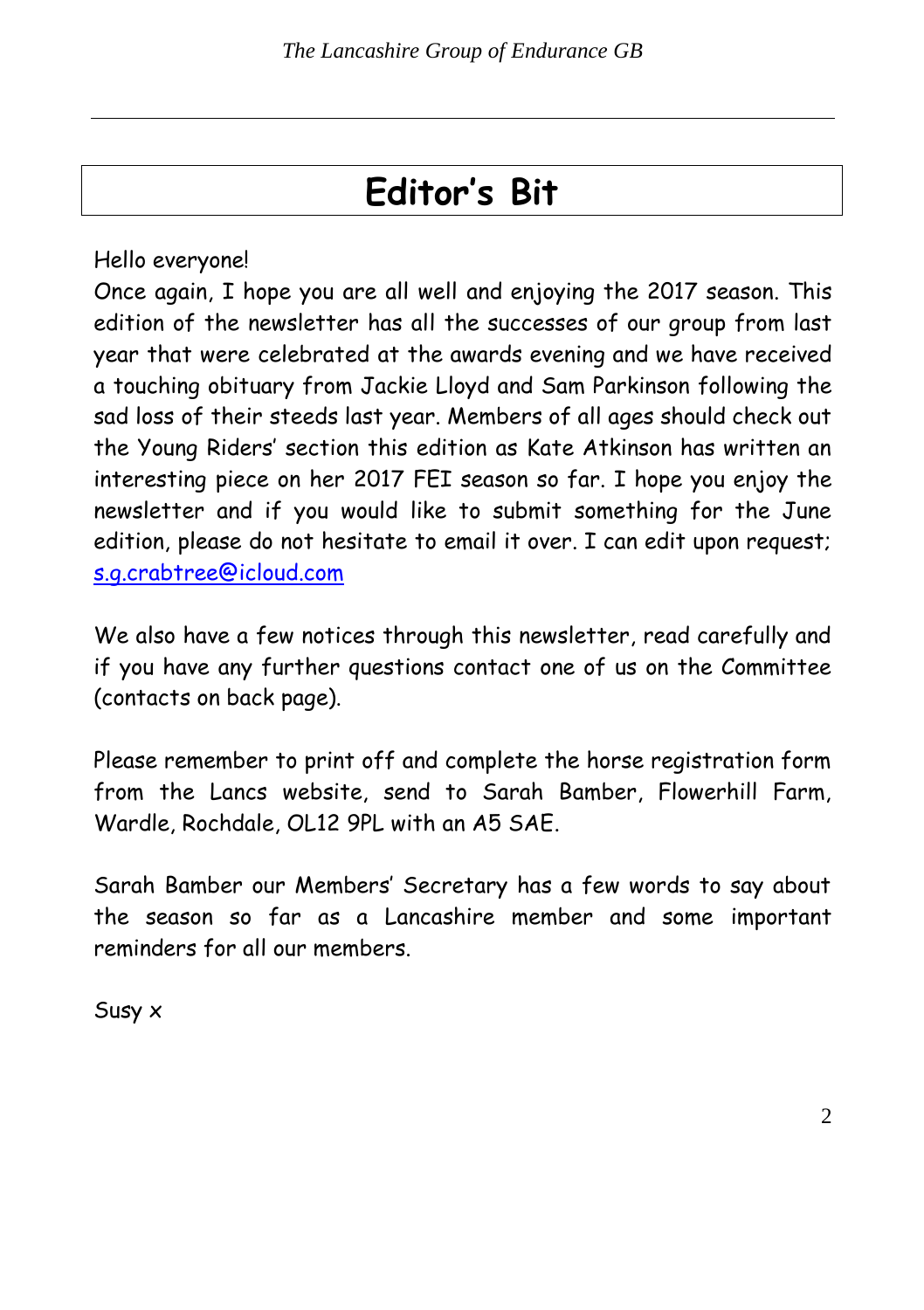Membership in the group is looking healthy with the new season off to a good start.

The 1st event in January was the training day arranged by Linda, Sue and I. Gemma Pearson a well-respected vet, horse behaviourist and endurance rider, Lisa Emerson from EquiFit Physio and Anna Welch from TopSpec feeds and endurance rider were the speakers for the day. They are all very knowledgeable in their chosen fields of expertise; we all came away having learned lots. The day was very well attended with 37 people booked on; fellow riders from Cheshire and West Riding groups joined us at Chorley Equestrian Centre.

The next event was Knowing your Rights and Responsibilities on the Roads. Ellen Shaw, a local Barrister and keen horse rider, along with Adam and Dave from Lancashire mounted police gave an interesting talk. Staying safe when riding on the roads was the main topic of the evening, they even brought their Police horses, although they had to stay at the truck in the car park. 20 people came along including members and friends.

Feedback from both events was very positive from everyone who attended, which is encouraging. If you have any ideas for future events please let me know.

As members' secretary I have endeavoured to keep up with the demand for ride cards, so far so good. Although, I haven't received many horse registration forms from you all. This is an important part of your membership records which helps with the end of season awards at the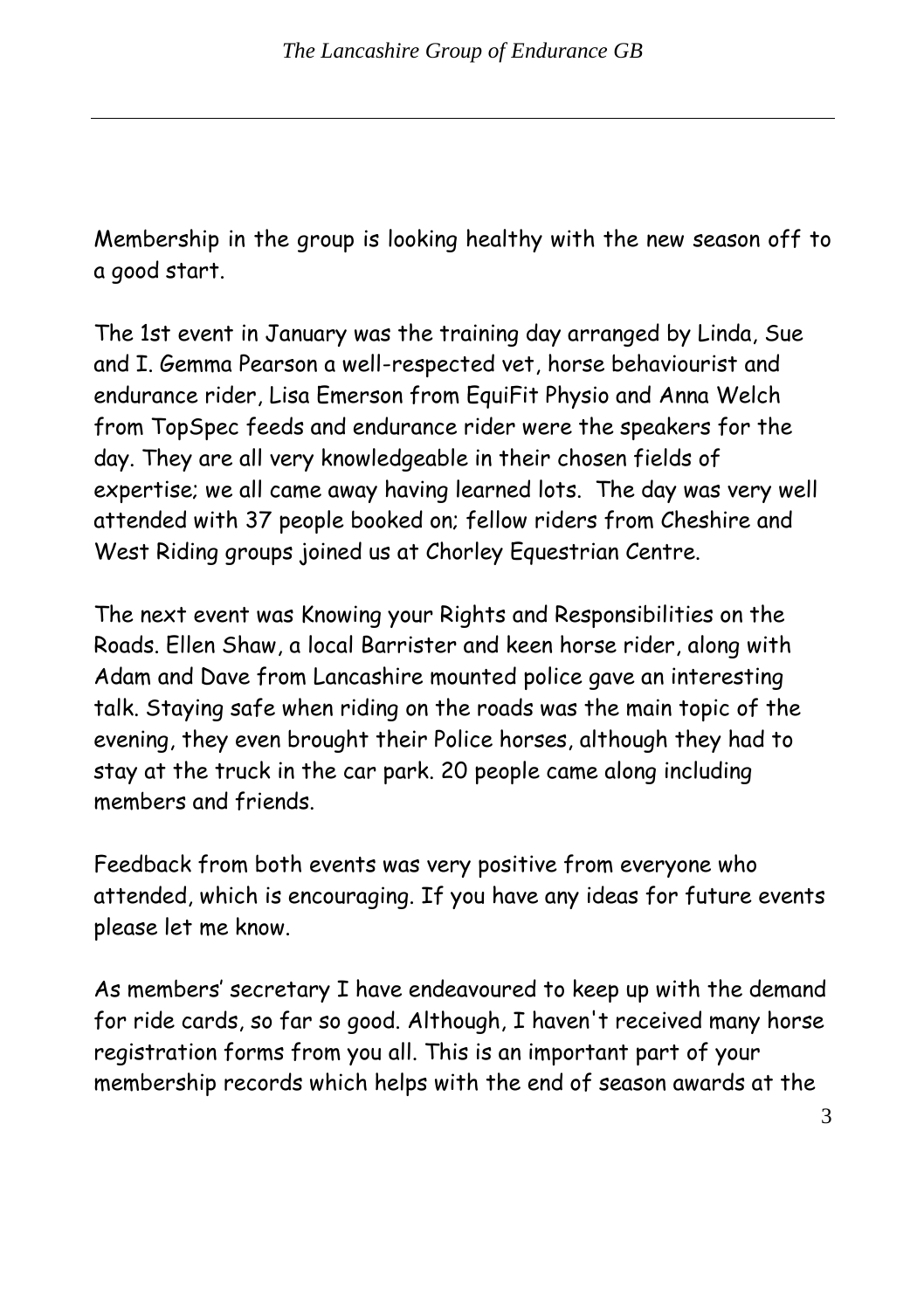presentation evening. Please try to get the forms to me as soon as you can.

All riders now need to be registered with National EGB to enter in national events. Registering is FREE for non-members and their horses; you must register before trying to enter any national pleasure rides. Simply log onto the main Endurance GB website and register in the member's area as a 'supporter'. Riding Club and pony club members can join as a 'club' member.

Once registered your details will be easy to find each time you want to enter a new ride.

Finally, as ride secretary for Piethorne pleasure ride next month I am pleased to report that it is filling up quickly. Only 15 places are left so send your entry forms to me ASAP to guarantee a place. Sarah.

| Supporter<br>Ideal for                                                                                               |  | Club Member<br>Ideal for                                                    |
|----------------------------------------------------------------------------------------------------------------------|--|-----------------------------------------------------------------------------|
| Doing Pleasure Rides<br>providing a new challenge<br>Registration is free<br>Join Now                                |  | Pony Club Members<br>٠<br>Riding Club Members<br>Members of ROR<br>Join Now |
| Find out more                                                                                                        |  | Find out more                                                               |
| Remember to register on the Endurance GB website. It is free to<br>register and no membership purchase is necessary. |  |                                                                             |

4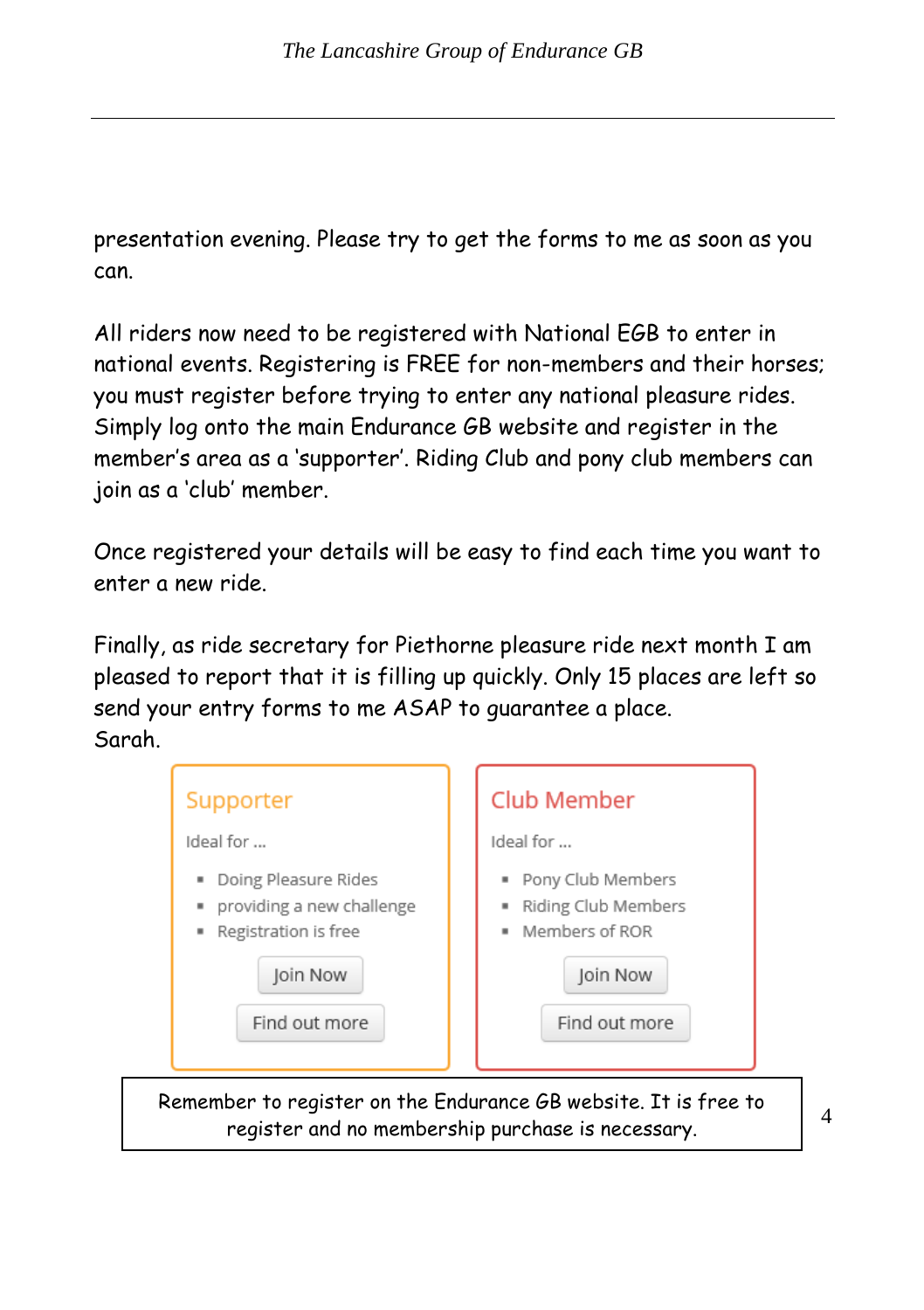# **From the Chair**

Hi again everyone,

Well the season is well underway now and everyone seems happy so far. We have had quite a few successful national competitive results from group members, which is always encouraging, some of which can be read about later in this newsletter. We also have seen several of our own group Pleasure Rides take place very successfully with smiling faces all round, so keep at it Lancashire we are doing a good job.

We set the year off to a good start with the Annual Presentation Night, once again held at Ribby Hall. The results for this are printed at the end of the newsletter for those who either weren't there on the night, or have not managed to read them on the group website. I think it went really well; we had a good spread of awards and a good mix of members collecting them. I was pleased to see a few new members coming along to join in the fun - they will obviously now be 'hooked' by the event and should be regular attendees.

The group-training day in January was very pleasing with plenty turning up for the occasion, even from surrounding groups. You can read about that in Sarah's report but it was very informative – although a freezing day ha! Sarah's Road Safety Event, another very successful addition to our training and education calendar, followed this training.

I also cannot go without mentioning our AGM in March, where the Annual Ride Organiser Meeting followed the formal proceedings. The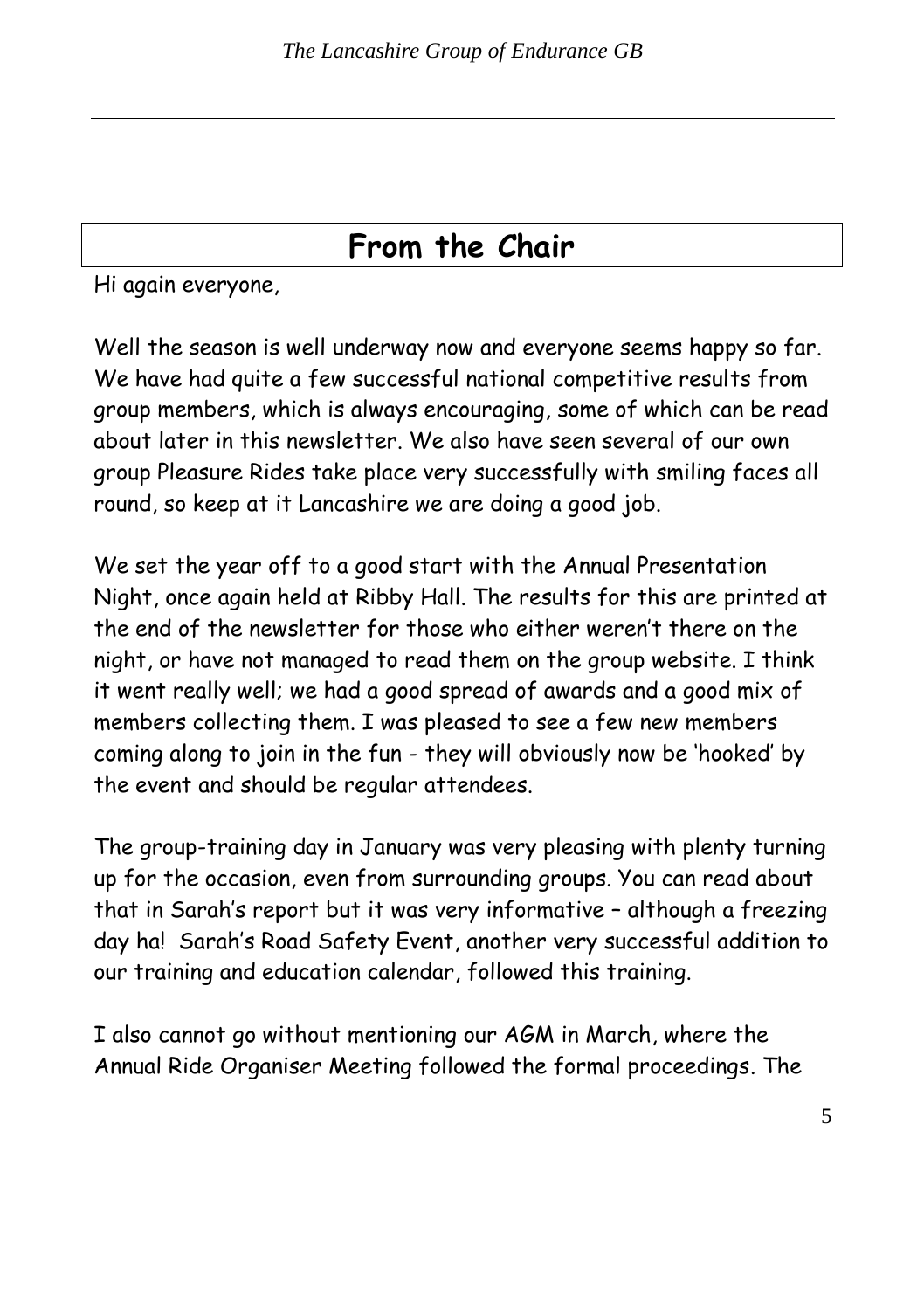AGM went well with just a few questions and queries raised by the membership, and as most of the ride dates had already been sorted, the RO meeting went extremely smoothly. As usual, I would like to say thank you to all the Ride Organisers who are happy to put in the time and effort to produce these rides for everyone. I think it is worth mentioning that the AGM was three months later than usual this year in order to get in line with National and the accounting year reports etc. In addition, we usually hold the Ride Organiser meeting in January to get the ride schedule on line as quickly as possible. However, due to clashes of dates etc. we needed to hold the RO and AGM meetings together. This unfortunately meant that ride information went online a bit later than usual – our apologies for this but everyone has the info now, and this timing of RO meetings shouldn't take place this late again.

One of the main events of the AGM is the re-election of committee members followed by a committee meeting at which the committee decide on the roles they will perform for the following year. After some 13 or more years of being Lancs Group Chairperson, I have decided it is time for someone else to take up the reins (sorry for the pun!) . I have really enjoyed these years and the variety of events, occasions and processes I have been involved in but feel it is time to take a back seat, so this will probably be the last Chairman's Bit that I will write for the newsletter. I would like to take this opportunity to thank all our membership, past and present, for all the support given and fun we have had during this time.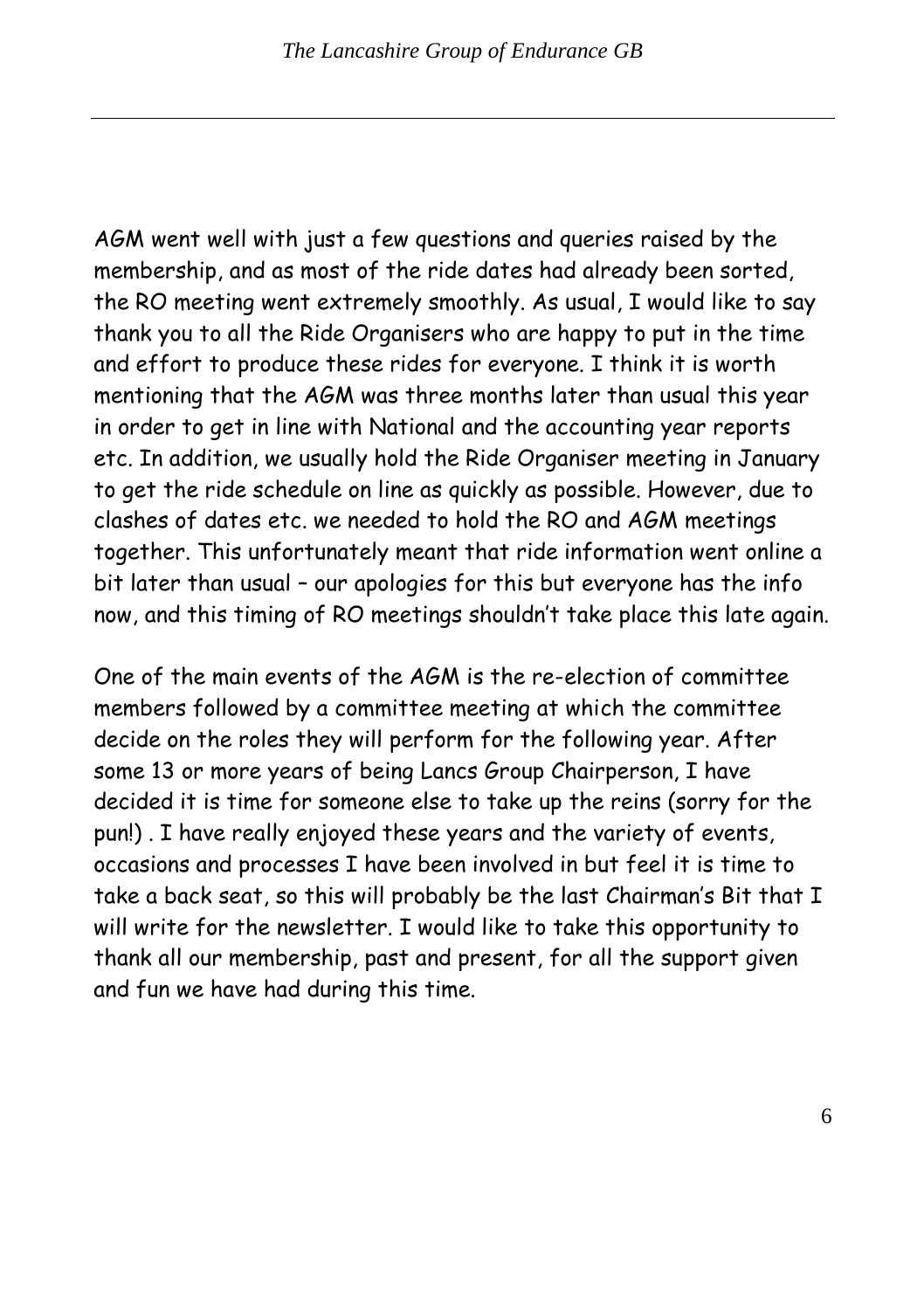Unfortunately, at the time of writing we are not sure who will be taking over as Chairman. This will be decided at our next committee meeting, but do not worry folks – we will keep you informed.

On another note that is again a bit disappointing, we have decided to cancel the Ulnes Walton Wander Ride for this year. Unfortunately, the ride date was changed from the usual end of April date, to the Bank Holiday Weekend on Sunday 28<sup>th</sup> May. This was due to ride schedule clashes and venue availability dates but was not the best of choices. To date we have very few offers of assistance, for the day and also for marking and secretarial duties etc. beforehand. We also have few entries this year in comparison to previous patterns. I know this is because of the Bank Holiday as so many people are going away on holiday, are at weddings or are going to the Cranwell Ride over the weekend. You cannot blame anyone for this as it is a holiday weekend. Additionally because of my health issues, I know I am not up to doing as much of the tasks as usual and need to avoid the additional stress, so we have decided to cancel for this year – my apologies to everyone who was planning to do the ride.

Well I have finally come to the end of my bit. Sorry again for the slightly disappointing news at the end, but don't worry we will be riding it again before long.

Once again, I would like to wish everyone the best of luck for the rest of the season – I may see you out there at a forthcoming ride. In the meantime, have fun and the best of wishes to everyone with your new Chairperson.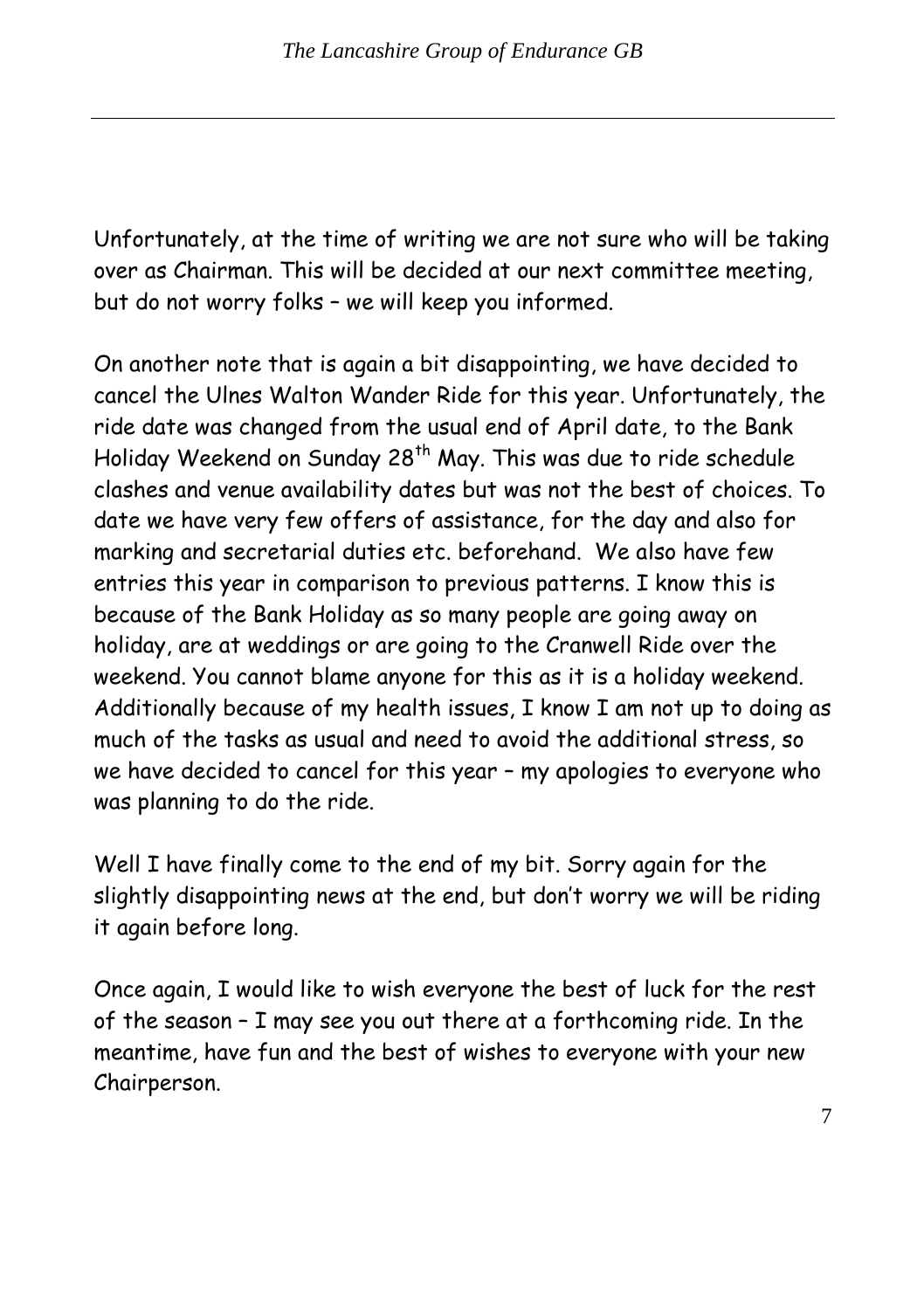Take care out there Sue x.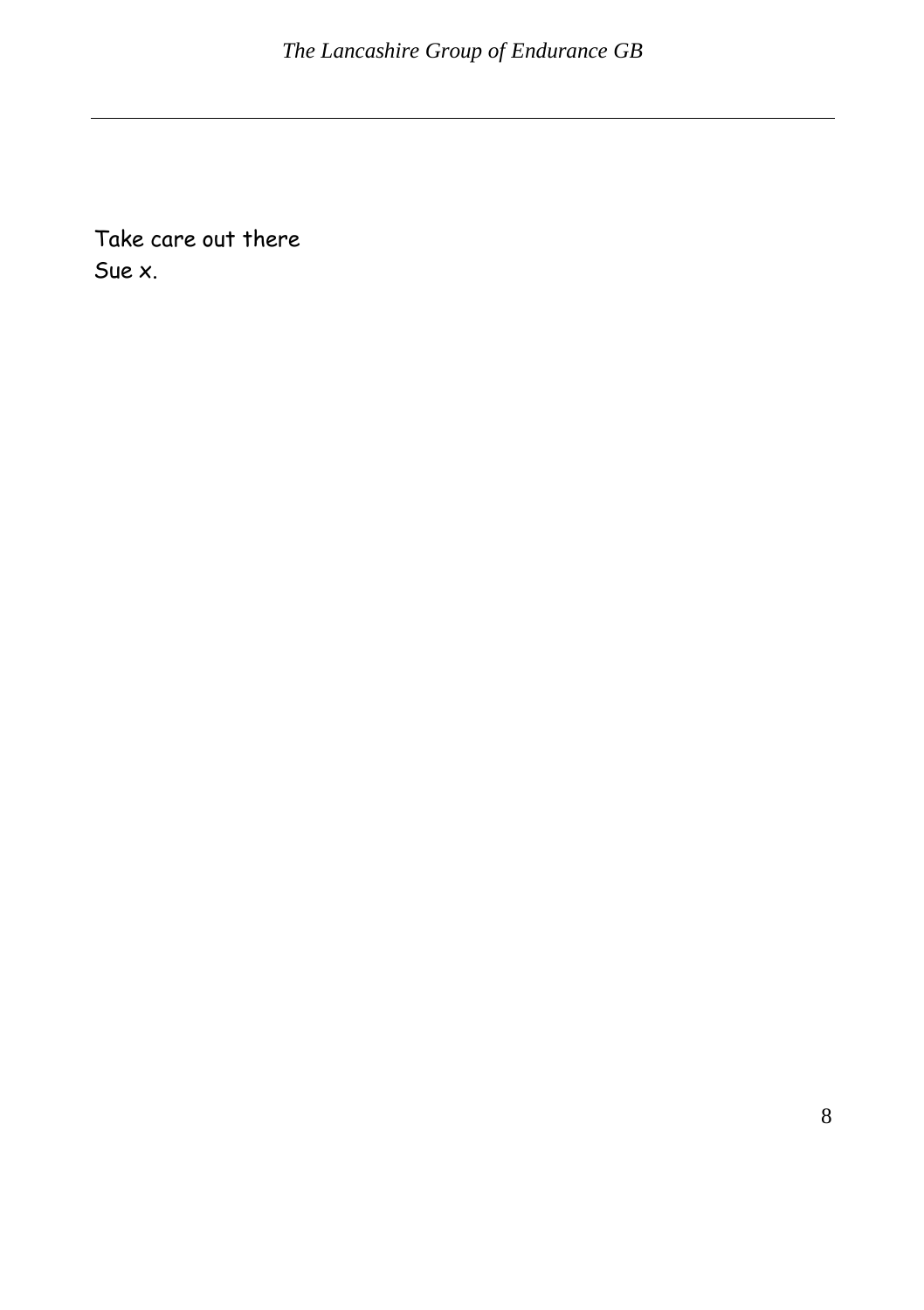# **Young Rider Information**



Lancashire member Kate Atkinson: Photo credit David Saunders.

Thanks to the organisers and helpers of two well run FEI events I have been able to qualify two of my horses for the young rider world championships later this year. There is no greater feeling than having success after such hard work.

We took DNS Ronaldo (Nessie) to Kings Forest, a relatively fast and flat event, with the hope to complete the 120km CEI2\*. The course was riding really well and Nessie was vetting quickly, this led to us riding at a reasonable pace. We finished in 2nd place at 18.44kph, this gave me a a real sense of achievement knowing he performed successfully like that due to all the hard work and training I had done with him.

Two weeks later we took HS Prosper to Haywood Oaks, again with the same goal, but the course was different, the horse was different, and the conditions were different. So, although I had trained both horses at home at similar speeds, on the day Prosper and I rode slower. We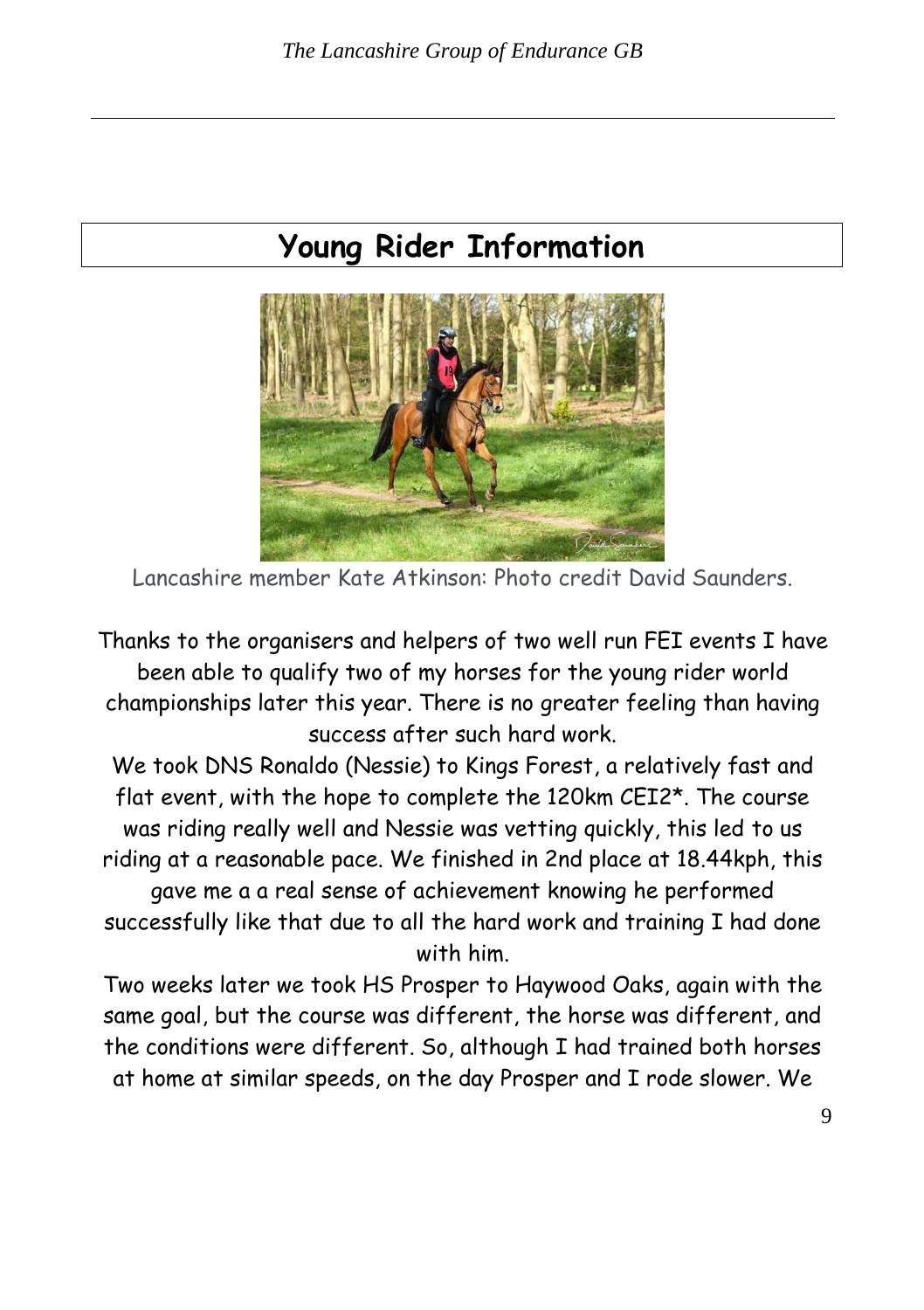ended up finishing the ride in first place, but due to the terrain being more unpredictable and us doing half the ride by ourselves, we only rode at just over 14kph, still a great success. Two weeks, two horses, two 120km CEI2\* events, and two fantastic achievements. When hard training, a good team, wonderful organisation and a little bit of luck come together, it really shows how great our sport is. Kate.



#### **Please Remember!**

All Young Persons (under 18 years old) will need to take a completed Parental Consent Form to every ride they take part in. This includes Group Pleasure Rides as well as National Rides.

If this applies to you, you will need to **[download a copy of the form](http://www.lancs-egb.org.uk/wp-content/uploads/2013/10/Parentalconsentrides.pdf)**, get your parent/guardian to complete it, and place it in an envelope with your name and 'Parental Consent Form' written clearly on the front. You should hand this in to the Ride Secretary when you collect your number bib at every ride you go to. They should return the envelope to you at the end of the ride so you can re-use it if you wish.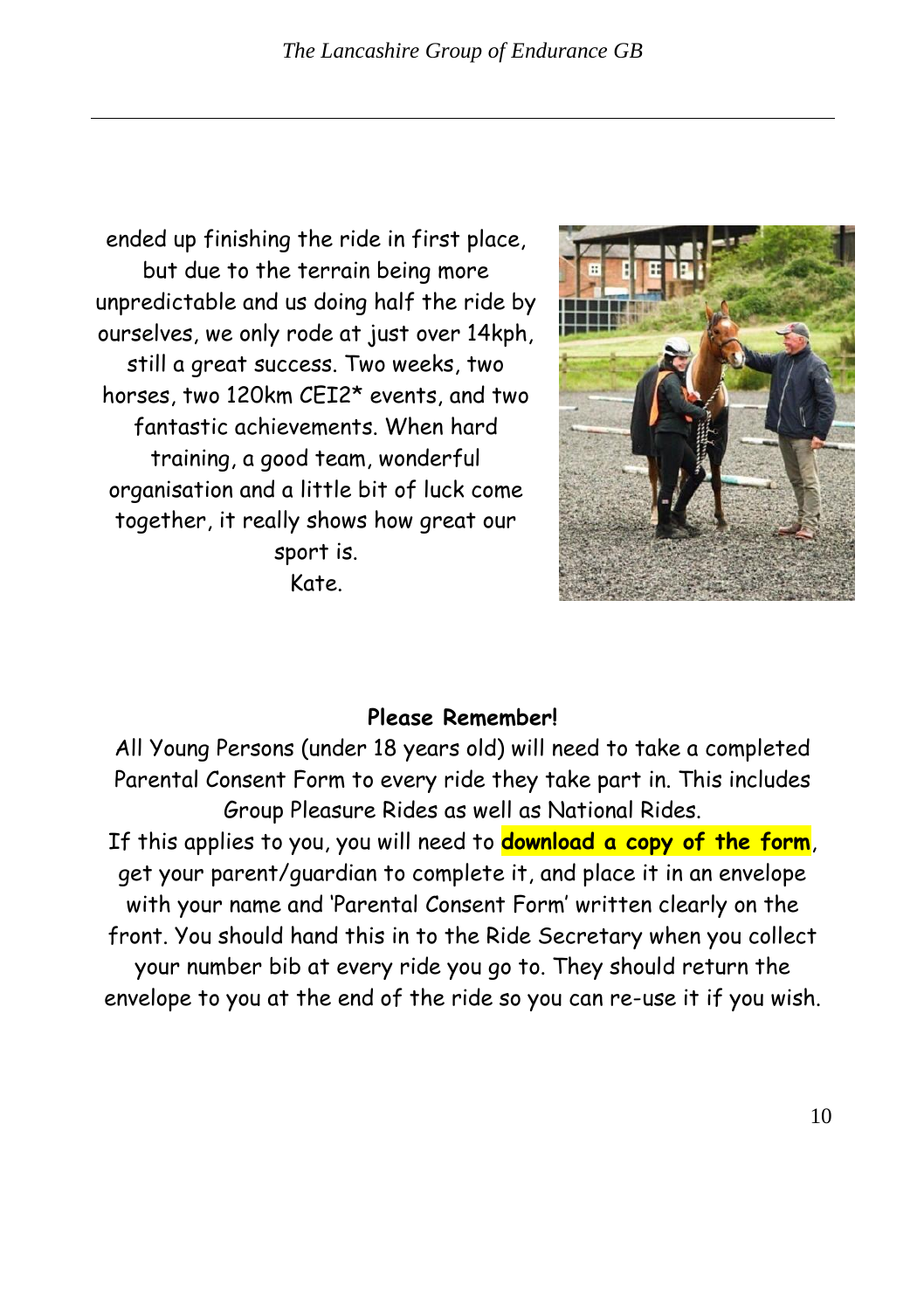# **Members' News**



**Recollections of Horsing Around: An Obituary to Minstrel Max and Miss April.**

Minstral Max , owned by Sam Parkinson and Miss April, owned by Jackie Lloyd covered thousands of miles together on Endurance rides, pleasure rides and horseback holidays over a period of almost twenty years. They were great pals and there was never a cross word between them. Sam and I met through our horses in the early 90's and have remained friends ever since. We have Max and April to thank for that! How fitting then that Sam and I should lose our wonderful companions on the same day – and so it seemed appropriate as well as a fitting tribute to two fantastic steeds, to write about them together today!

Here are a few words from each of us of our memories: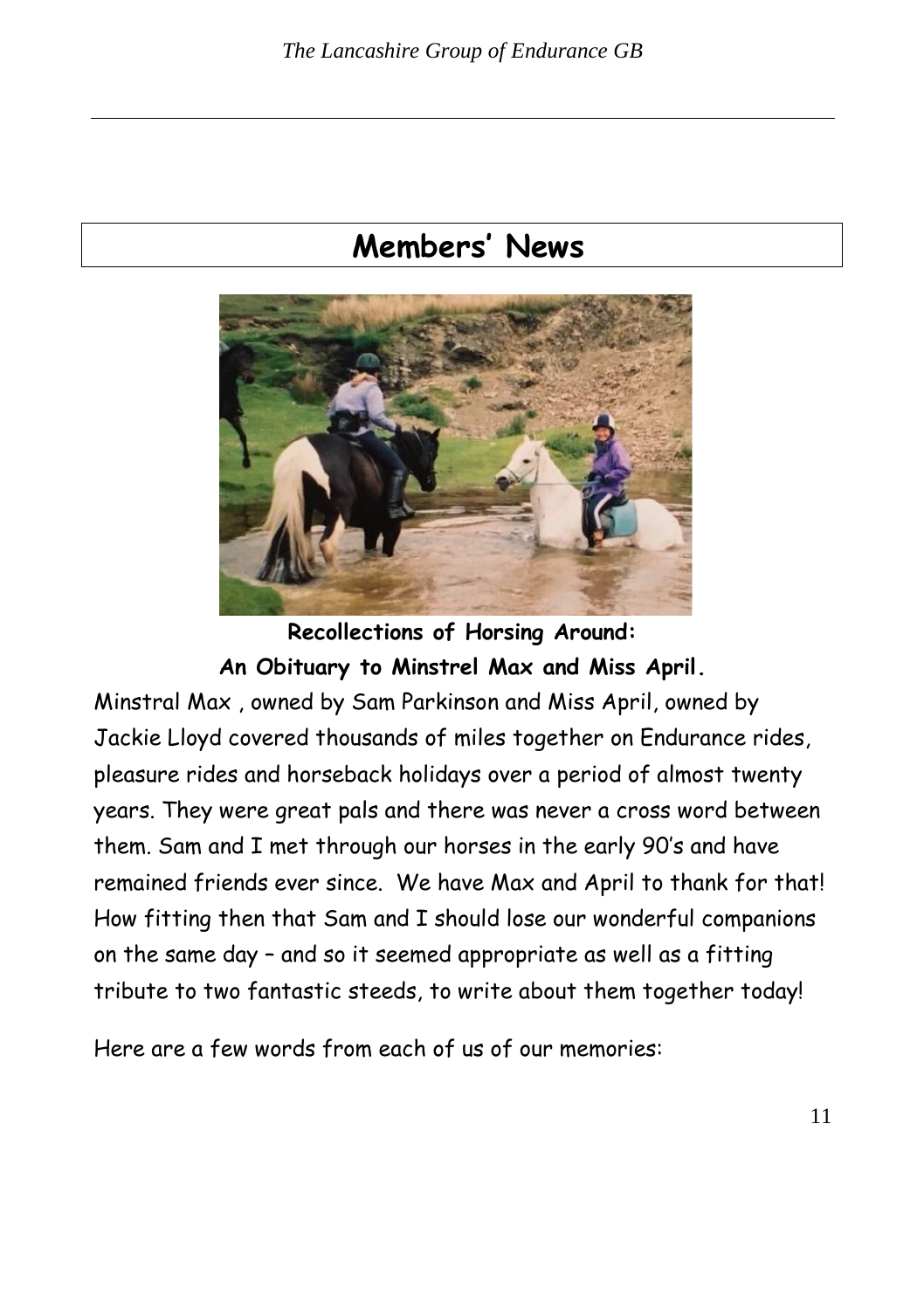

April found me, not the other way around as is usually the case. I certainly wasn't shopping for a horse! In fact, I had only just learnt to ride back then, in the early 90's – I was a late starter; when one day along came April's owner to ask if I would like to exercise her! At this point I had only hacked out on riding school ponies, so the very prospect scared me to death.

But, after just two or three rides out, alongside April's mother, Amber, I was given total freedom to ride Miss April whenever and wherever I wanted. Here began my love affair with that very special horse in particular, and with the Arabian horse in general. I was immediately afflicted with the severe condition commonly known as "Arabitis" and I became determined to make the lovely Miss April my very own. A few months later I fulfilled my ambition of owning her and from there on we were inseparable. We hacked out endlessly together and were always reluctant to turn for home. It was on one of our very long rides out locally in Rivington that we came across a posse of riders who trotted past us at a stonking pace, all wearing bibs, and many riding Arabian horses. Unable to resist the temptation to engage in a lively trot, I pushed April on and spent a happy hour riding alongside them, chatting merrily about the ups and downs of horse ownership. I discovered they were riding with "The Endurance Horse and Pony Society" and so when I eventually peeled away from them to head for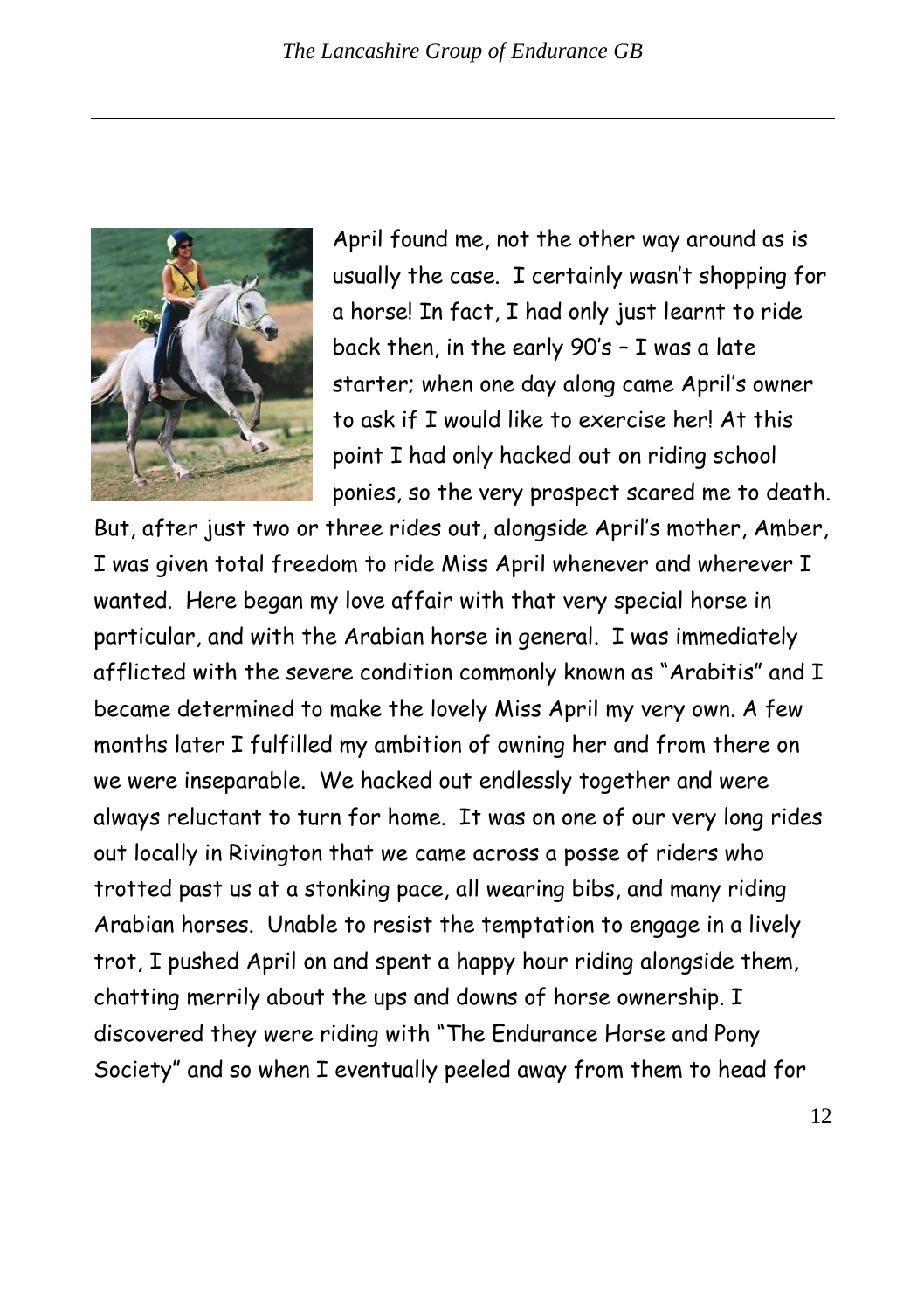home, I took a detour into the "venue" where they had started from to obtain more details! Soon after, I met Sam and loaned a horse and we rode out together a lot. Then Sam bought Max and from then on our two horses became "partners in crime". We have all been involved in Endurance ever since.

I have so much to thank Miss April for. She loved what she did and we loved doing it together. We were a partnership and we had a ball. I'll never forget her; you never do forget your first horse! But she also gave me so many "firsts" for which I shall be eternally grateful : first solo ride out, first trot, first canter, first rosette, first award, first fall, first accident, first horse riding holiday, to name but a few. She made me believe in myself – I always believed in her.

I miss her every day that she is gone but I will remember her kind eye, her soft whinny and the wind in our hair! I'm am proud to say that on her very last morning she ate a hearty meal and trotted up the field with a spring in her step and a light in her eye. It was a last act of kindness, the hardest thing I have ever had to do, but I did it for her; my friend and companion for more than twenty years… Goodnight Miss April, you will always be in my heart.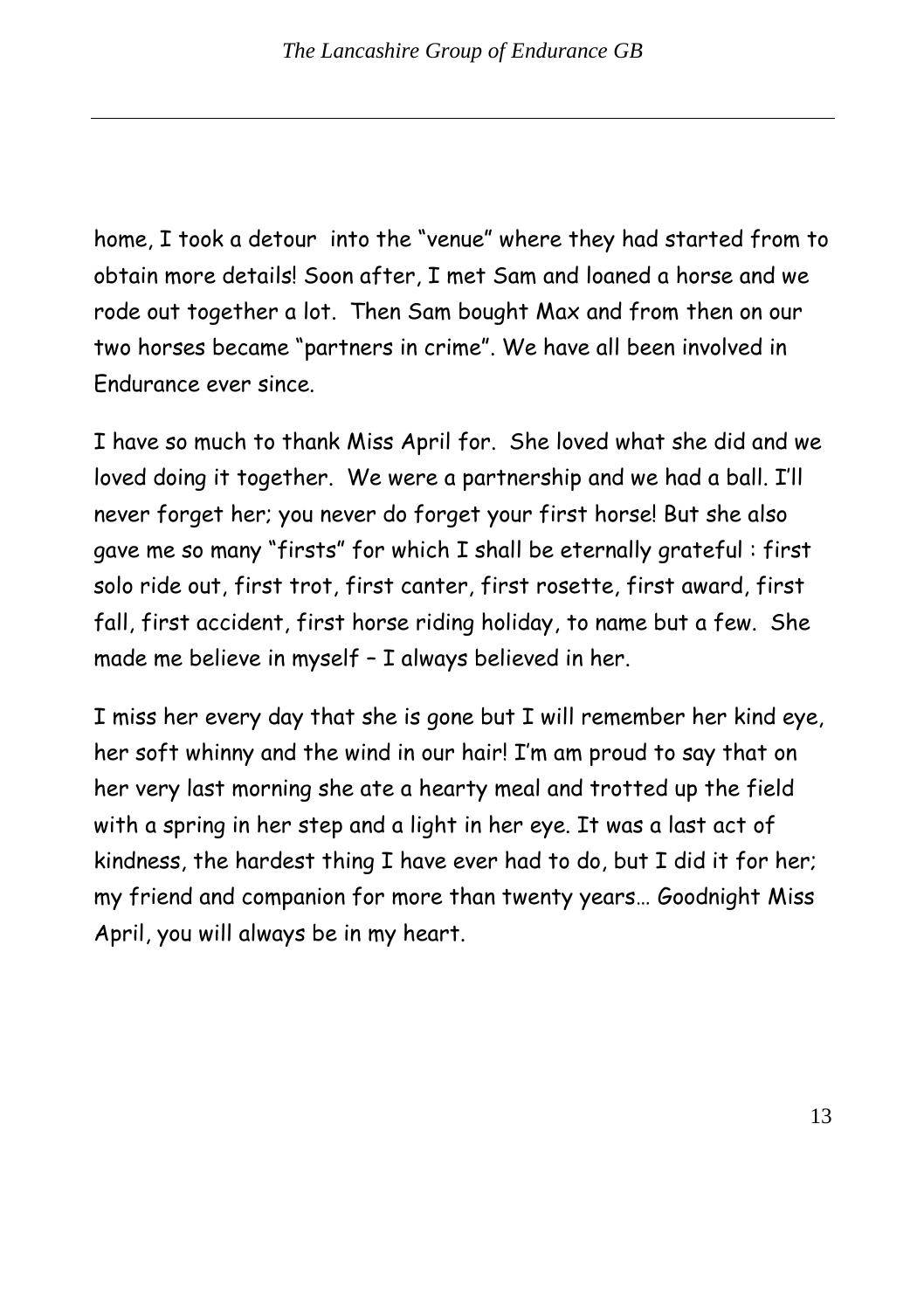

I felt my dreams had come true when I progressed from lessons at Chorley Equestrian Centre, to loaning a pretty chestnut Welsh Arab called Vincent, but that was only the start. I'd ridden regularly as a child, but buying me a much longed for pony was beyond the family budget. Everything moved on to another level of horsey fun when a space was announced in our yard's rentable horsebox, to an event called an 'endurance ride'. I gamely volunteered with Vincent's owner's advice

ringing in my ears, to "Be brave and have fun."

The first collection en route to the Yorkshire Dales was an elegant grey Arab and her owner, a rather smart and gregarious lady called….yes, you've guessed it….Jackie Lloyd. We chattered all the way there, all round the 25 mile route (an average pleasure ride in those EHPS days) all the way back and on many happy horsey occasions in the 22 years since.

When my son Will turned one, my husband became suspiciously keen for me to buy my own horse and I was only too pleased to cooperate. Seven year old, Irish Cob (Minstrel) Max was bought in 2000, the old fashioned way, from a Farmers' Guardian advert. I fell in love with his bonny head, two-tone piebald tail and eager engine. Somehow, Jackie and the gang decided that I had the best brakes and consequently encouraged me to head up every canter. This didn't account for April's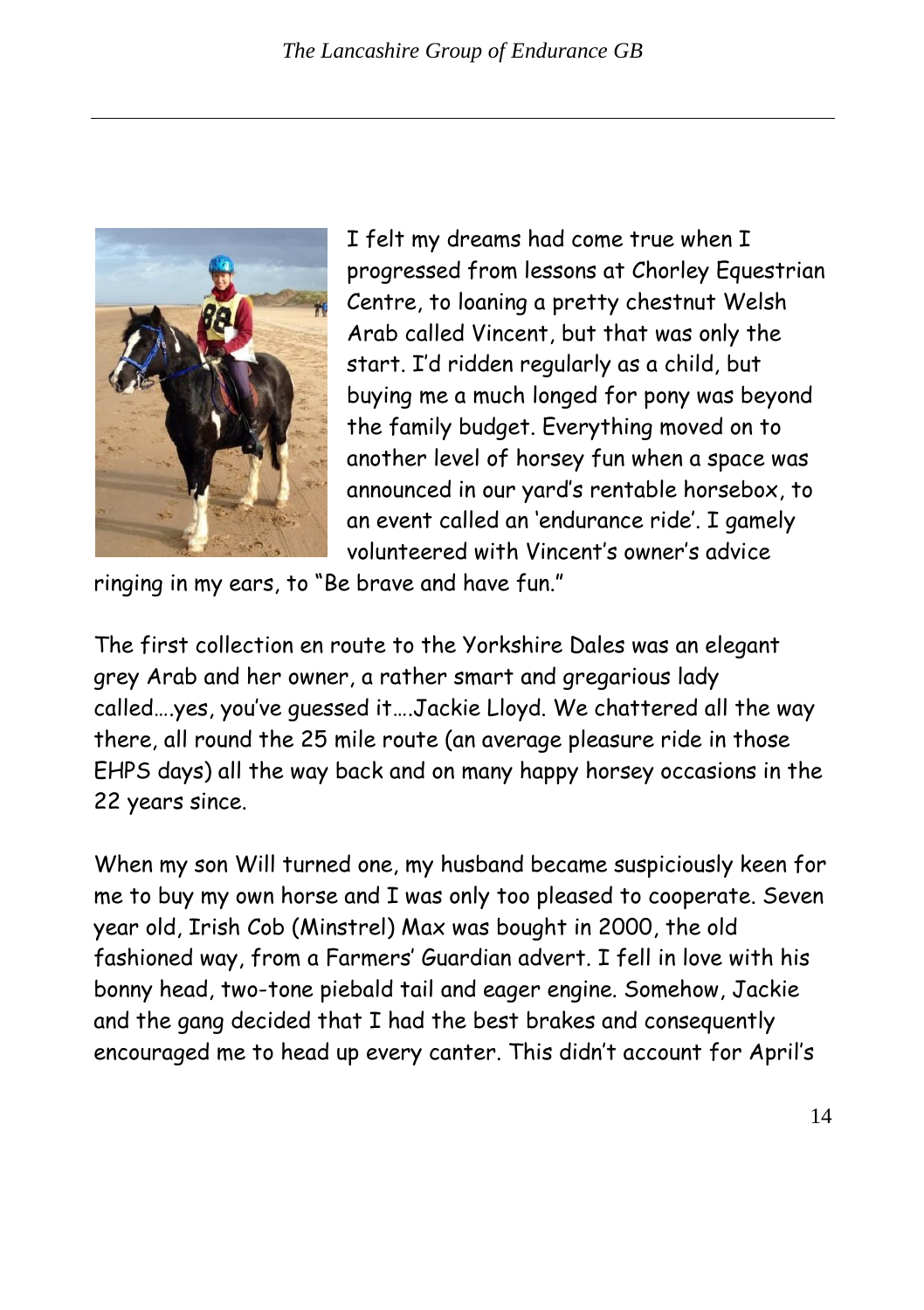Arab turbo boost kicking in, at which point Jackie would sweetly apologise and zoom by with a joyful grin.

Our annual trip to Lindum, since 2002 has always been a particular highlight, becoming a ladies' jolly, involving wine, gossip, shopping and fabulously long canters through Lincolnshire fields. My most treasured memories with Max though, are of the Pony Club endurance rides completed with Will, even when I had to half-halt all way round, to restrict Max's keen stride to pony pace.

His increasing arthritis led me to retire Max earlier than planned at an otherwise fit 23 years and he became a sensible baby sitter to our foal. I chose to keep and breed from Will's lovely little bay, Cuillin, who then impressed us all by completing Grade 1s in her novice year last season, just months after weaning her baby. I've been blessed to have such a great little horse to lessen Max's loss. April's final day had been carefully planned and emotionally anticipated. How uncanny it was that Max also went to sleep on that sunny October day, to avoid unpleasant surgery and another painfully arthritic winter. I like to think of them racing between the clouds together in horse heaven.

What do I miss most about Max? Having a cuddle around that thick cob neck and burying my hand in his ridiculously hairy winter coat, or having to only think 'canter' for him to bound forward enthusiastically on any terrain? Max was the most willing, kindly, reliable gentleman I could have hoped for as my first horse and better still as my best friend.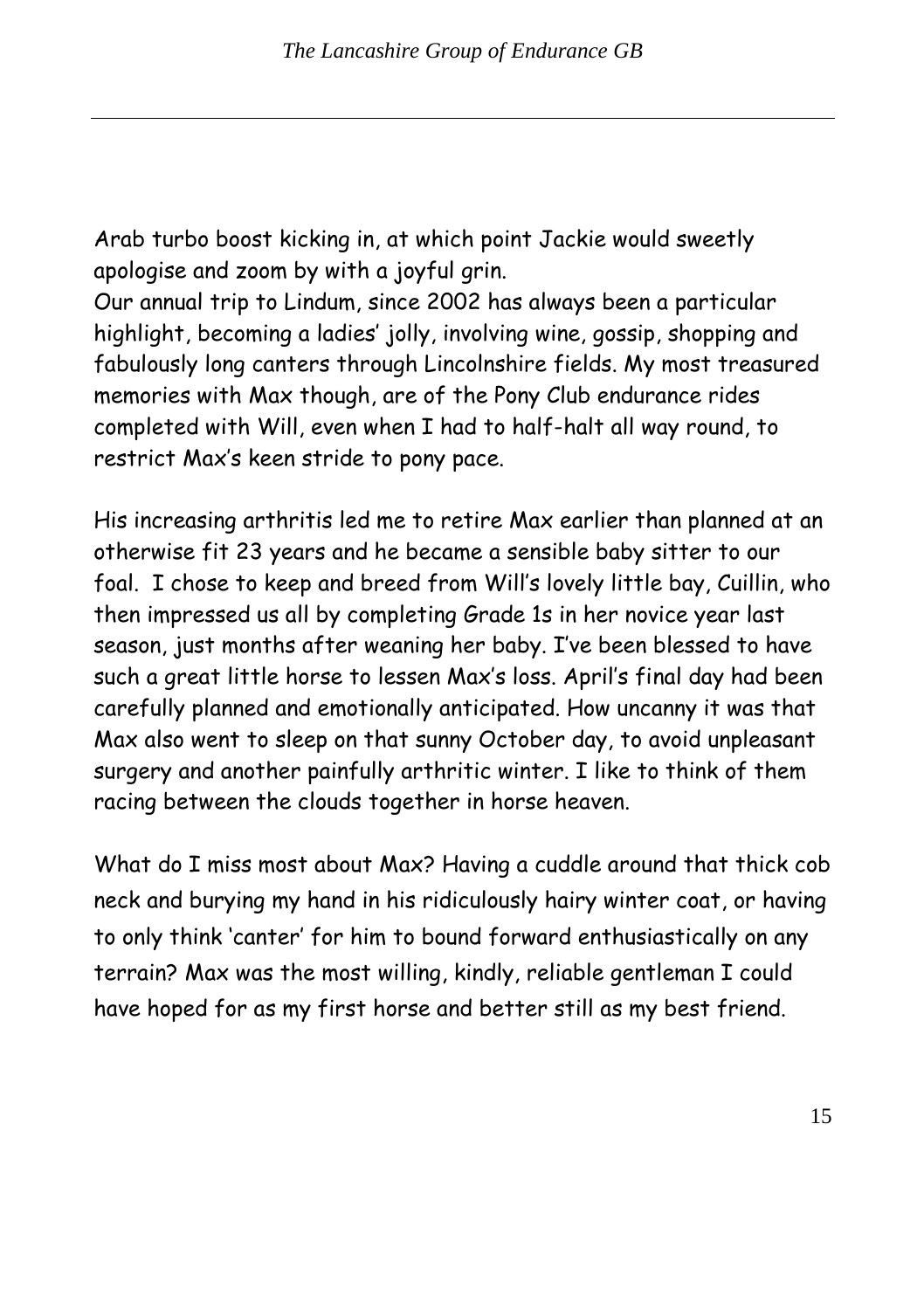Farewell Minstrel Max Farewell Miss April Sam and I loved you both You gave us so much We were proud to partner you Proud to ride you Proud to care for you And we will be forever proud to remember you.



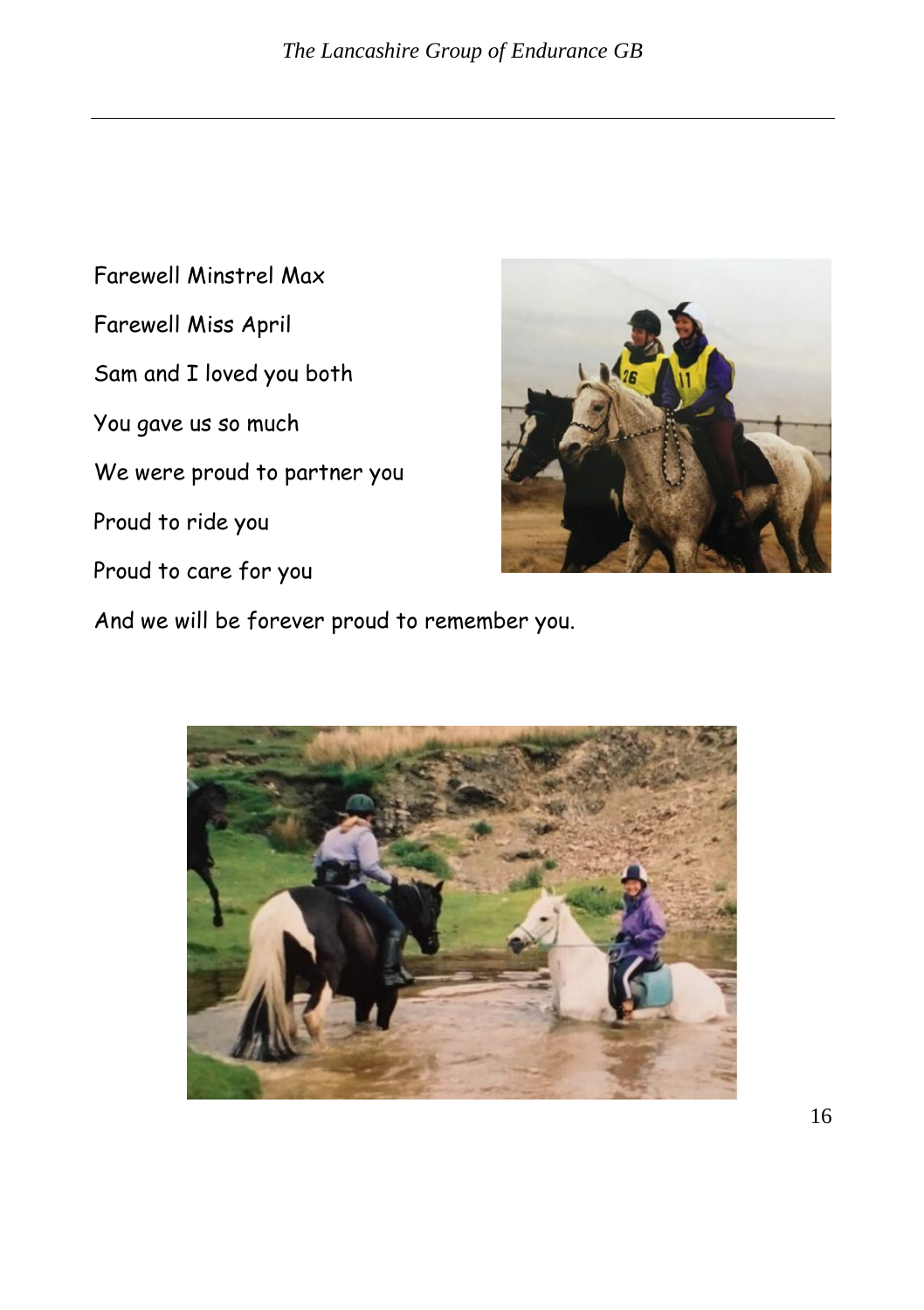# **EGB Lancashire Group Awards Presentation Evening Saturday 28th January 2017**

This year we welcomed and were assisted in the presentation of awards by well-known Lancs Group rider Annette Schumer. Sadly Annette physically left our group this summer to return to her native Holland after spending a happy 5 years here, living with her family in Croston. Annette has been a valued member of both EGB and Ulnes Walton Bridleways Association committee, and for that reason, we asked her if she would kindly present our awards for 2016. We were so pleased she was able to accept the invitation and she made the flight over from Holland especially to be with us. A big thank you from all of Lancashire EGB and well done everyone!

## **Annual Distance Rosettes** – in ascending order of distance: **100 km:**

| Zim Nazka            | Carolyn Livesey                       | 103 |
|----------------------|---------------------------------------|-----|
| Pantfawnog Gem       | Steph Duxbury                         | 112 |
| Moon Magician        | Sue Taylor-Green                      | 124 |
| Selena of Caenlochan | Maxine Braithwaite & Colin<br>Proctor | 136 |

| $\sim$ $\sim$ $\sim$ $\sim$ |                 |     |
|-----------------------------|-----------------|-----|
| NL Navassa                  | Linda Earnshaw  | 136 |
| Tommy Piglet                | Judy Ainley     | 139 |
| Rock of Cashel              | Pat Kelly       | 153 |
| Cliquot of Scaleby          | Amanda Crompton | 178 |
|                             |                 |     |

**100 km:**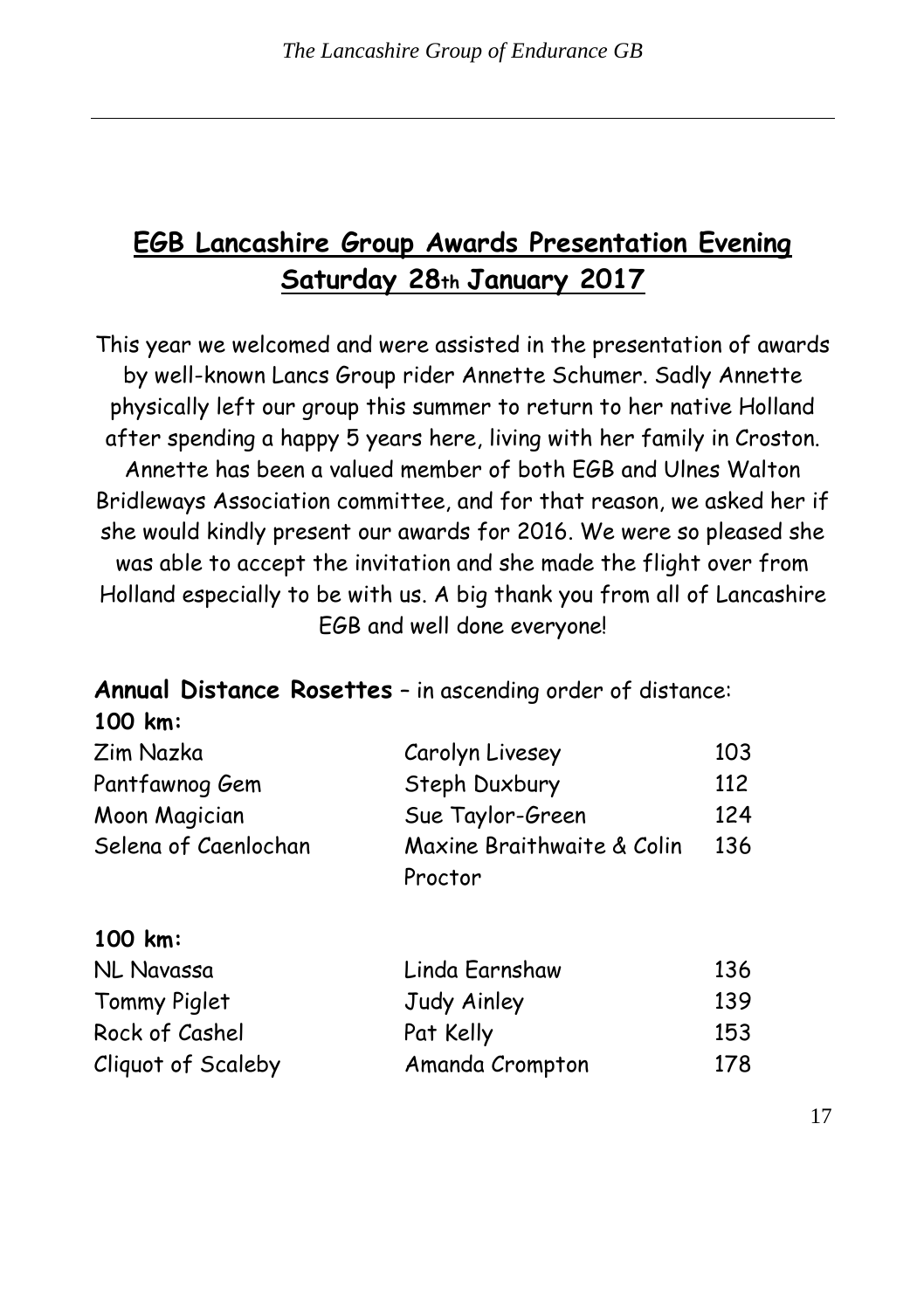| LTF Epic                    | <b>Bond Hardman</b>       |     |
|-----------------------------|---------------------------|-----|
| Snowman                     | Jane Rothwell             |     |
| Oatis                       | Diane Hudson              |     |
| Toiseach Feasgar            | Rebecca Paul              |     |
| 200 km:                     |                           |     |
| Meadowland Mack             | Tania Fitton              | 204 |
| Blanche                     | Evelyn Helme & Susy Rossi | 212 |
| Rassam                      | Anne Booth                | 214 |
| Just Ted                    | Annette Schumer           | 239 |
| Badran                      | Hannah Ormerod            | 246 |
| <b>Valrizz Faerie Ffion</b> | Val Pilling               | 257 |
| Pippa                       | Rosemary Bowen            | 274 |
| Tommy                       | Diane Hudson              |     |
| Pedantic                    | Alison Fearn              |     |
| Kyle Rocky                  | Gail Green                |     |
| Colonel                     | Lynn Cooper               |     |
| Shannon                     | Phil Cooper               |     |
| Absolution                  | Karen Morgan              |     |
| Riyah Raguuassah            | Karen Corr                |     |
| 300 km:                     |                           |     |
| <b>Tyersall Bay Beauty</b>  | Janet Bebbington          | 312 |
| Highlander                  | Amanda Crompton           | 316 |
| Lindle Sir Gallahad         | Angela Leadbetter         | 322 |
| Ge Al Amira                 | Sarah Bamber              | 336 |
|                             |                           |     |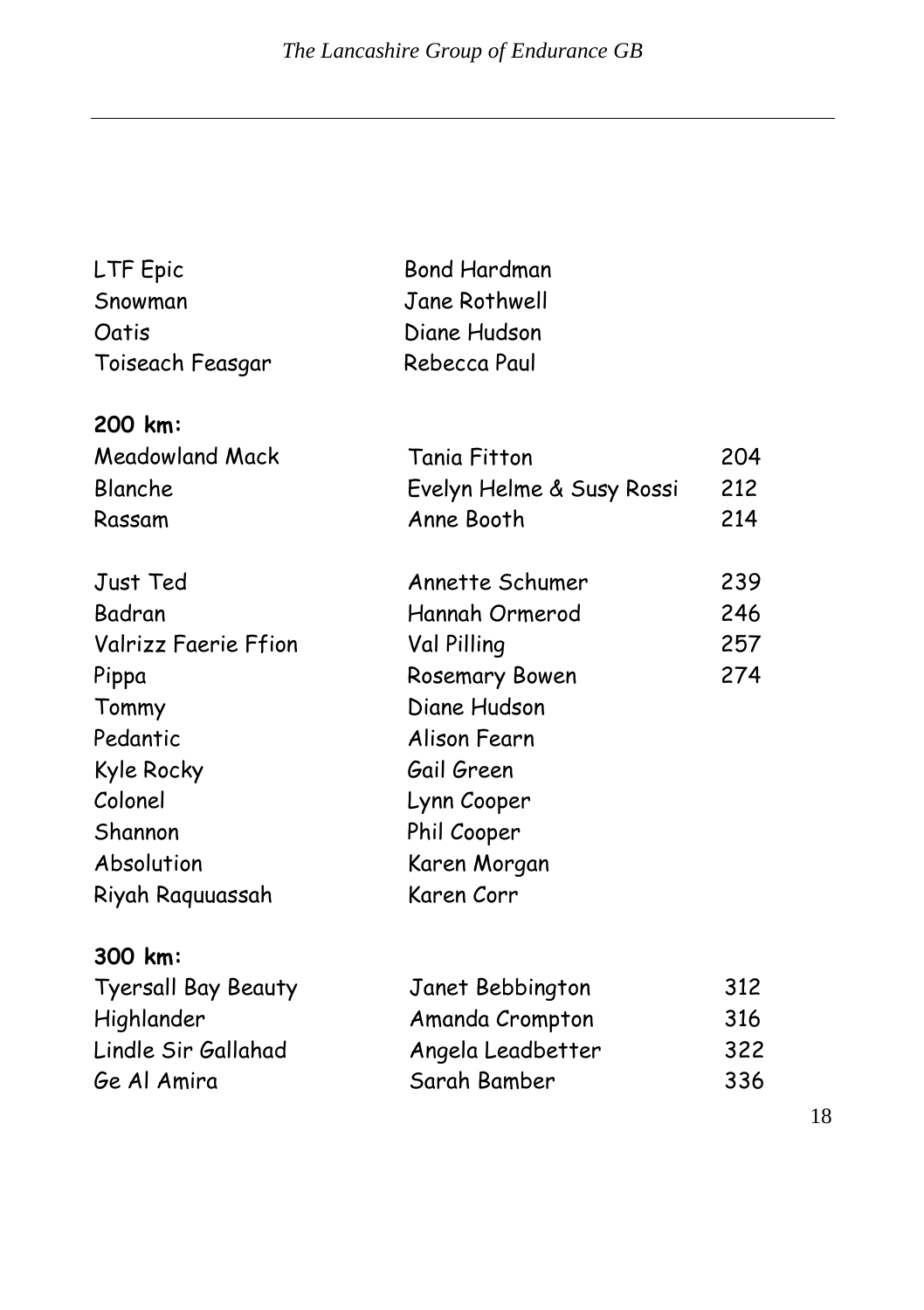| Topend Lancealot        | Steph Duxbury                     | 339 |
|-------------------------|-----------------------------------|-----|
| Orelie Griff            | Chris Fitton                      | 382 |
| Valeside Millicent      | Stephen Reece & Elizabeth<br>Nabb | 398 |
| 400 km:                 |                                   |     |
| Egyptian Whirlwind      | Linda Cowperthwaite               | 400 |
| <b>BHA Sultan</b>       | Linda Cowperthwaite               | 400 |
| Briargrove Golden Hanif | <b>Claire Dawes</b>               | 419 |
| <b>Asmall Cuillin</b>   | Sam Parkinson                     | 419 |
| Redhouse Lily Marlene   | Jackie Lloyd & Carolyn            | 423 |
|                         | Livesey                           |     |
| Roxie                   | Sara Kavanagher                   | 429 |
| Summer Breeze           | Evelyn Helme, Linda               | 434 |
|                         | Cowperthwaite & Susy Rossi        |     |
| Hilin Dollar            | Max Wilson                        | 459 |
| Khalifa BJ              | Jackie Lloyd & Carolyn            | 467 |
|                         | Livesey                           |     |
| <b>Weeping Willow</b>   | Glenda Griffin                    | 472 |
| Maraday Mysteron        | Linda Cowperthwaite               | 474 |
| Indyanna                | Nicky Clark                       | 490 |

| 500 km:       |                   |     |
|---------------|-------------------|-----|
| Sandy W       | Lily Gibbons      | 539 |
| Daylight Rich | Pauline McCartney | 563 |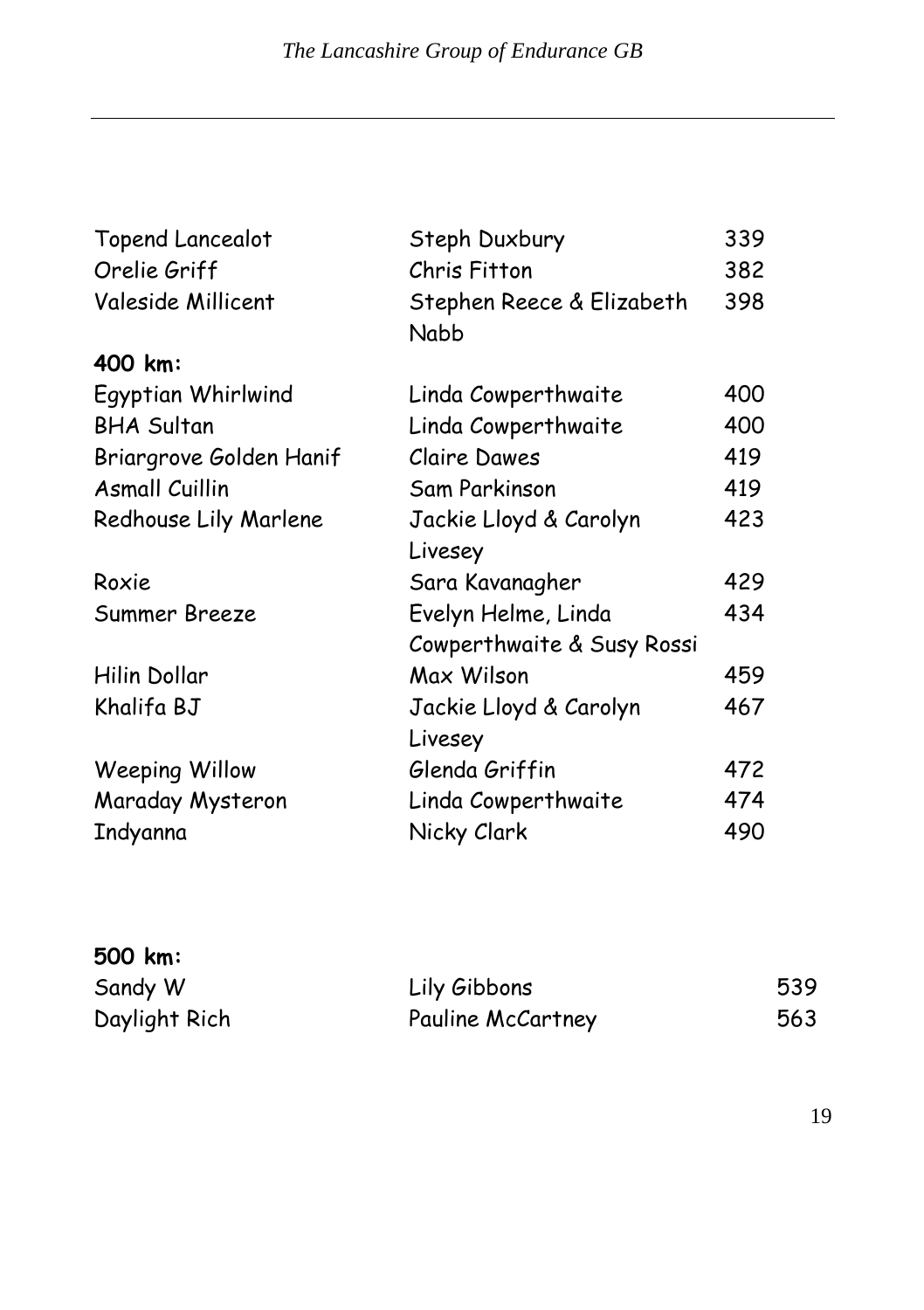| 600 km:                    |                            |       |
|----------------------------|----------------------------|-------|
| Ellie Puggles              | Judy Ainley & Mark Tinsley | 605   |
| Pantyfid Cloudy            | Jenny Rand                 | 628.5 |
| Gizmo                      | Izzy Wilson & Kath Wilson  | 633   |
| Peterbrook Sunset Surprise | Carolyn Cummings           | 696   |
|                            |                            |       |
| 700 km:                    |                            |       |
| Addiewell Prince Charming  | Gillian Bower              | 705   |
|                            |                            |       |
| 800 km:                    |                            |       |
| Elbrich Fan Wolsom         | Cath Houghton              | 894   |
|                            |                            |       |
| 1000 km:                   |                            |       |
| Rylands Max A Million      | Jamie Houghton             | 1041  |

#### **Cumulative Awards**

Total kilometres achieved by these horses during their endurance career.

#### **1000 km:**

| Indyanna                  | Nicky Clark   | 1182.5 |
|---------------------------|---------------|--------|
| Sandy W                   | Lily Gibbons  | 1131.5 |
| Addiewell Prince Charming | Gillian Bower | 1048   |
| Elbrich Fan Wolsom        | Cath Houghton | 1782   |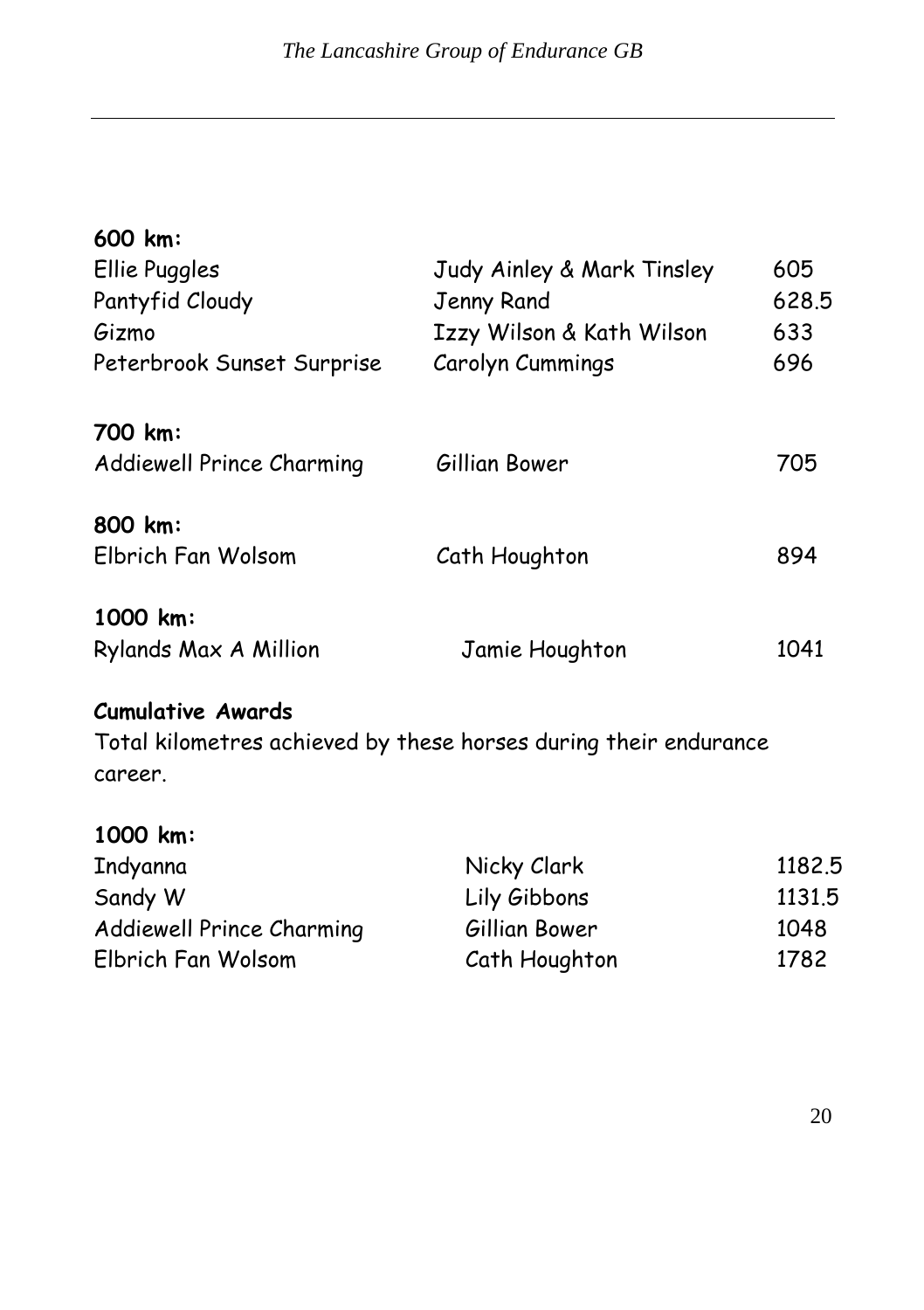| 2000 km:                   |                  |        |
|----------------------------|------------------|--------|
| Miss Kitty                 | Sarah Bamber     | 2129   |
| Pantyfid Cloudy            | Jenny Rand       | 2583   |
| Gizmo                      | Izzy Wilson      | 2188   |
| Ryelands Max a Million     | Jamie Houghton   | 2484.5 |
| 15000 km:                  |                  |        |
| Peterbrook Sunset Surprise | Carolyn Cummings | 15487  |

**Lancashire Rosebud Trophy** (Donated by Bob and Diane Payne) – awarded to the best young/junior rider completing the greatest number of Non-Competitive kilometres on one or more horse/pony. 1st MAX WILSON 2nd IZZY WILSON 3rd LILY GIBBONS

**April Primrose Trophy** (donated by Janet Bebbington) – Awarded to the Veteran Rider who is 60 years of age and older who has successfully completed the greatest number of kms in Pleasure Rides 1ST JENNY RAND 2ND PAULINE MCCARTNEY 3RD JUDY AINLEY 4th JANET BEBBINGTON 5TH CAROLYN CUMMINGS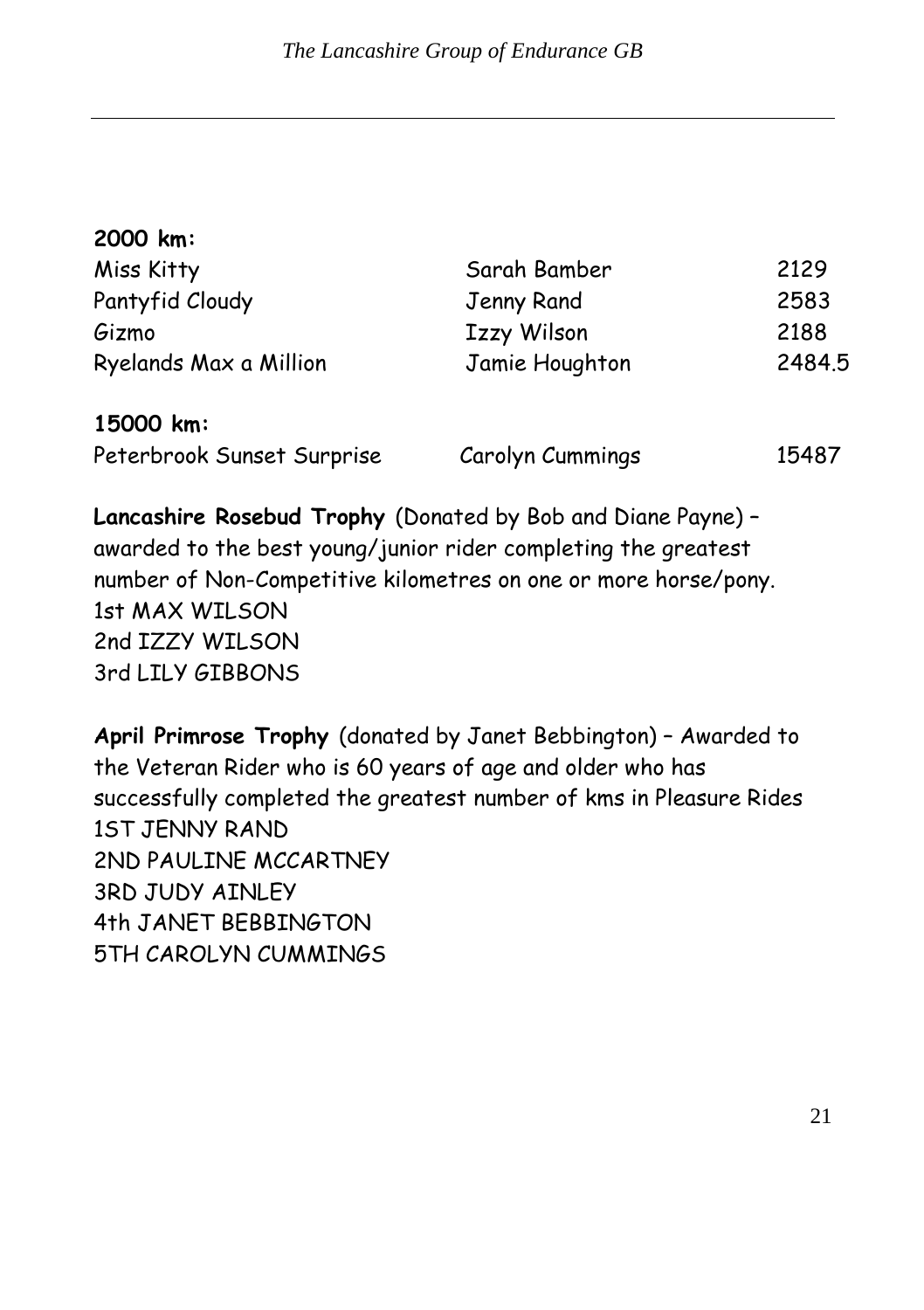**Pendle Salver** (donated by Jane Wood) – to the best Veteran noncompetitive Horse or Pony, which is 18 years of age and older which has successfully completed the greatest number of kms in EGB Lancs Group Pleasure Rides 1ST ROXIE 2ND HIGHLANDER 3RD PETERBROOK SUNSET SURPRISE

**The Ellie Trophy** (donated by Janet Bebbington) which is awarded to the horse or pony in its first season of rides taking place in pleasure rides only. 1ST ELLIE PUGGLES 2ND TOPEND LANCELOT 3RD HIGHLANDER 4TH PIPPA 5TH VALRIZZ FAERIE FFION 6TH SNOWMAN

**Arab Cup** (donated by Lancs EGB) – Awarded to the best Horse or Pony registered with the Arab Horse Society, which has successfully completed the greatest number of non-competitive kms 1ST DAYLIGHT RICH 2ND BRIARGROVE GOLDEN HANIF 3RD GE AL AMIRA 4TH LINDLE SIR GALLAHAD 5TH NL NAVASSA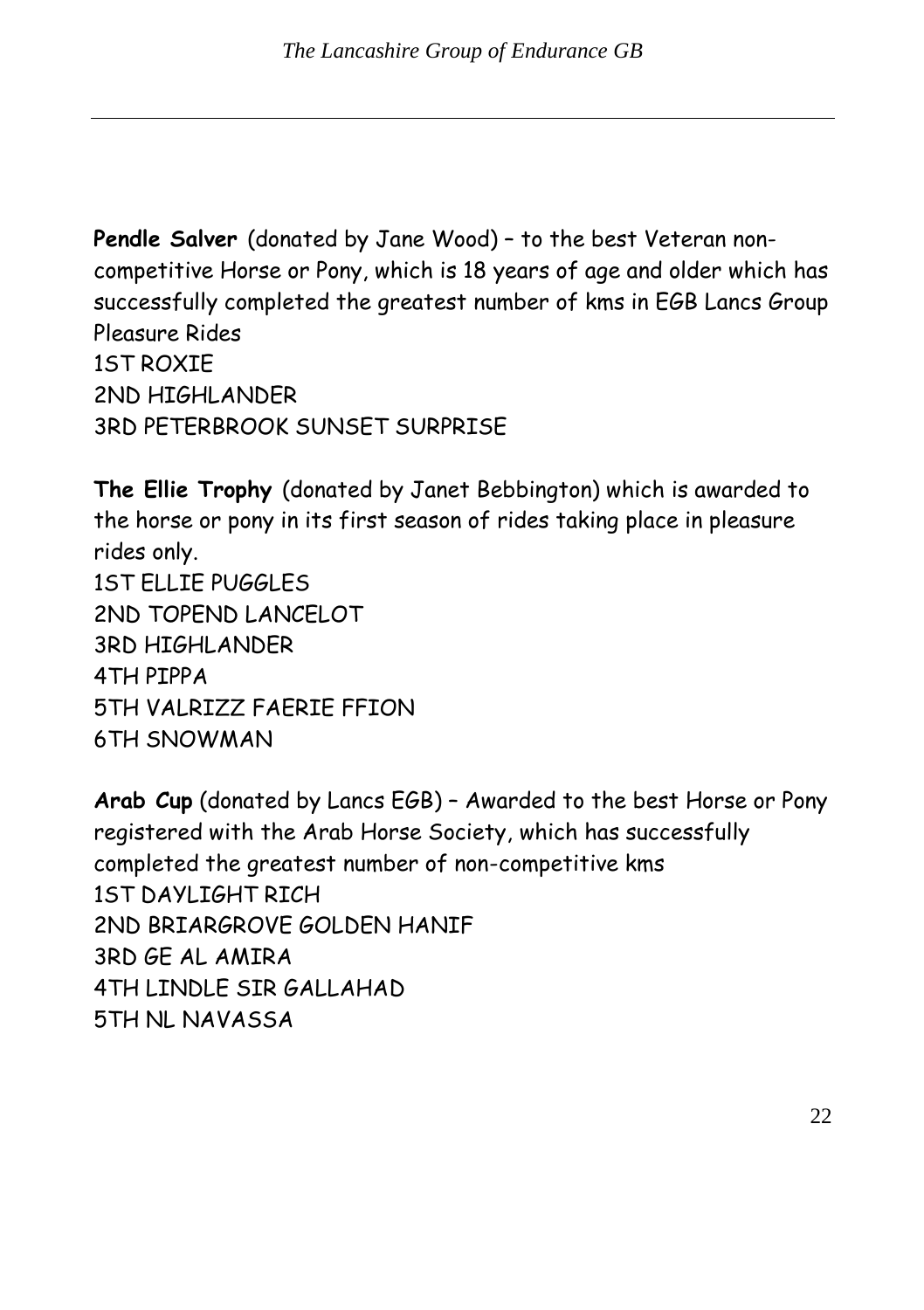**The Pepper D Trophy** (donated By Sarah Webster) for the horse or pony which is not pure, part or Anglo Arab taking part in pleasure rides only:

1ST ELBRICH VAN WOLSOM 2ND RYELANDS MAX A MILLION 3RD PANTYFID CLOUDY 4TH ELLIE PUGGLES 5TH ADDIEWELL PRINCE CHARMING 6TH CLONLYON BLUE 7TH INDYANNA 8TH ROXIE 9TH VALESIDE MILLICENT

**Lancashire Rose Trophy** (donated by Bob and Diane Payne) – Awarded to the Senior Rider, who has successfully completed the greatest number of non-competitive kms on one or more Horse or Pony. 1ST CATH HOUGHTON 2ND JAMIE HOUGHTON 3RD JENNY RAND 4TH SARAH BAMBER 5TH GILLIAN BOWER 6TH PAULINE McCARTNEY 7TH JUDY AINLEY 8TH TRACY RYAN 9TH NICKY CLARK 10TH STEPH DUXBURY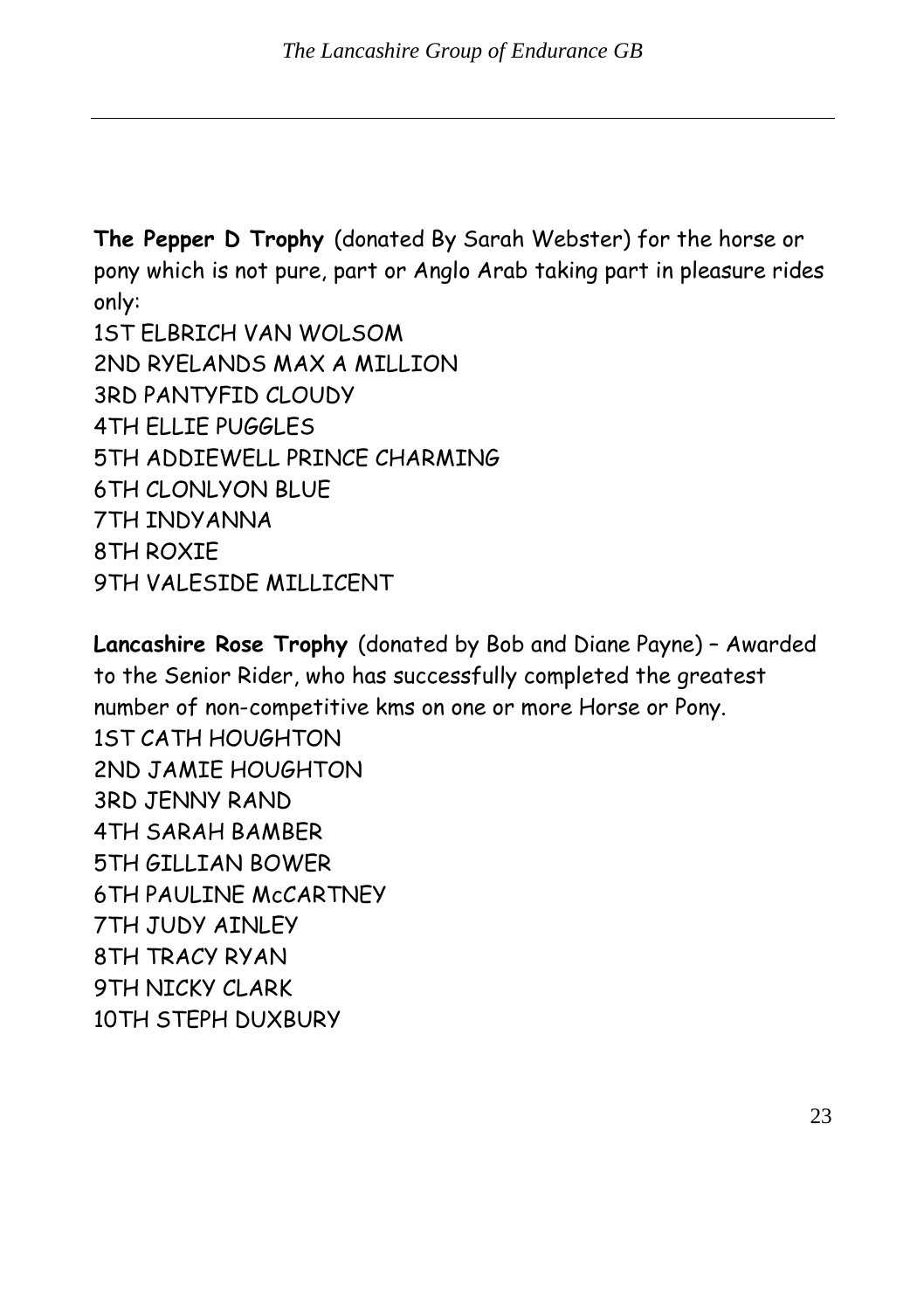**Tarka Trophy** (donated by Debbi Gartside)– For the best piebald or skewbald Horse or Pony, which has successfully completed the greatest number of kms in all classes of EGB Lancs approved competitive and non-competitive rides. 1ST ELLIE PUGGLES 2ND CLONLYON BLUE 3RD WEEPING WILLOW 4TH TOPEND LANCEALOT 5TH SHANNON

**Winston Memorial Trophy** (donated by Bob and Dot Chappell) – Awarded to the rider,, new to Long Distance Riding in their first registered season, who has successfully completed the greatest number of kms in all classes of EGB competitive and non-competitive rides.

1ST ROSEMARY BOWEN 2ND KAREN MORGAN 3RD MARK TINSLEY 4TH VAL PILLING 5TH JANE ROTHWELL 6TH KATIE MEYER

**Young Rider Championship** (donated by Lancs EGB)– Awarded to the best competitive Young Rider, aged 14 to 21years old, gaining highest number of points riding one or more Horse or Pony 1ST IZZY WILSON 2ND MAX WILSON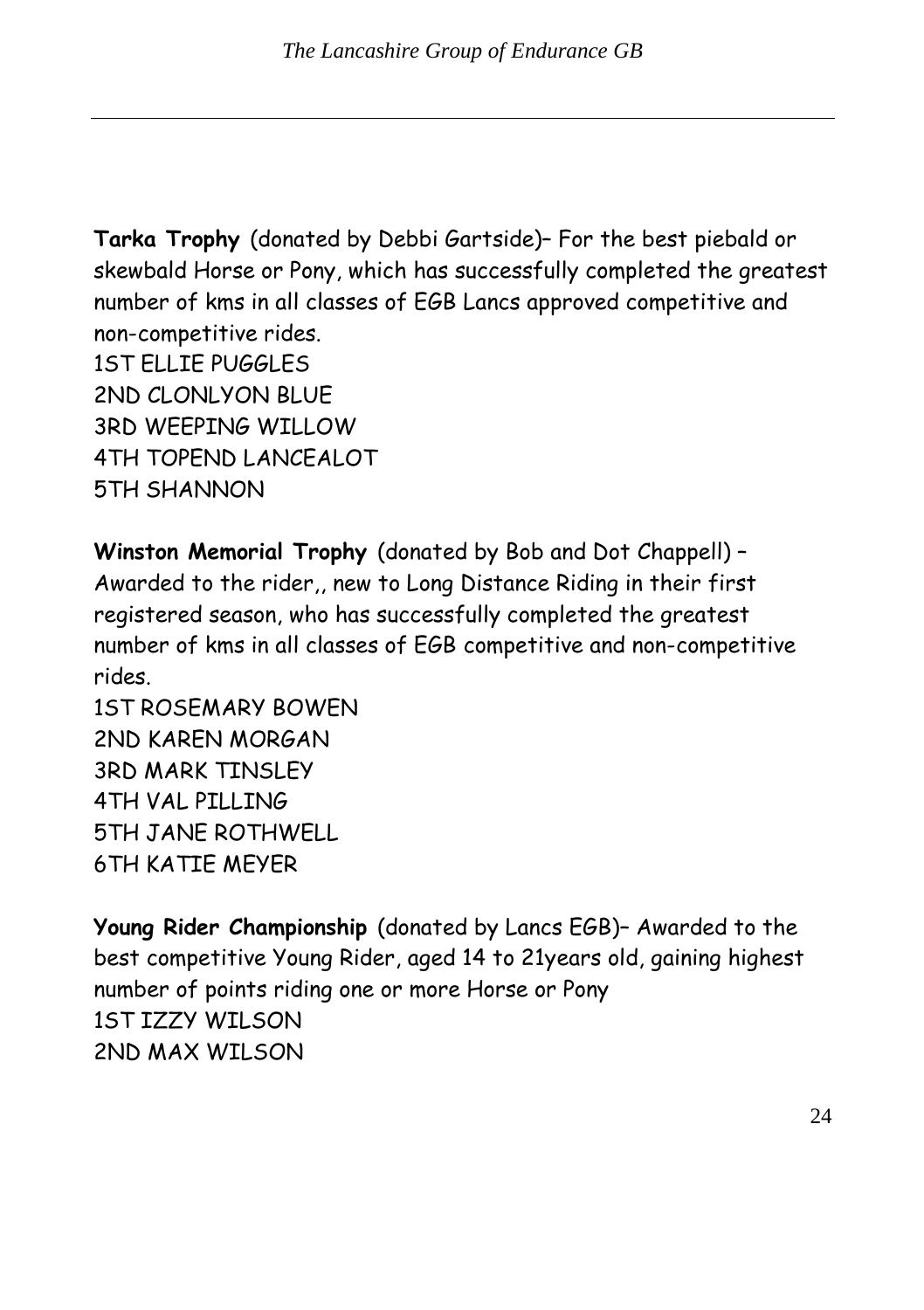**Helme Trophy** (donated by Helen Helme) – Awarded to the best competitive Junior Rider aged 8 to 13 years old gaining the highest number of points in graded rides only riding one or more Horse or Pony. 1ST LILY GIBBONS

**Hammadat Trophy** (donated by Evelyn Helme) - Awarded to the best competitive Horse or Pony, seven years of age and under , gaining the highest number of points in all types of EGB competitive rides. 1ST REDHOUSE LILY MARLENE 2ND TANNASG SOVEREIGN 3RD EQUAL B.H.A SULTAN And SUMMER BREEZE

**Collee Memorial** (donated by Helen Fox) – Awarded to the best Veteran Horse or Pony who is 16 years of age and older gaining the highest number of points in all types of EGB competitive rides. 1ST PETERBROOK SUNSET SURPRISE 2ND RASSAM

**ARAB Horse Society Cup** (donated by Lancs. EGB) – Awarded to the best competitive Horse or Pony, which is registered with the Arab Horse Society, which has gained the highest number of points in all classes of EGB competitive rides. 1ST MARADAY MYSTERON 2ND KHALIFA BJ 3RD REDHOUSE LILY MARLENE 4TH TANNASG SOVEREIGN 5th equal B.H.A SULTAN and SUMMER BREEZE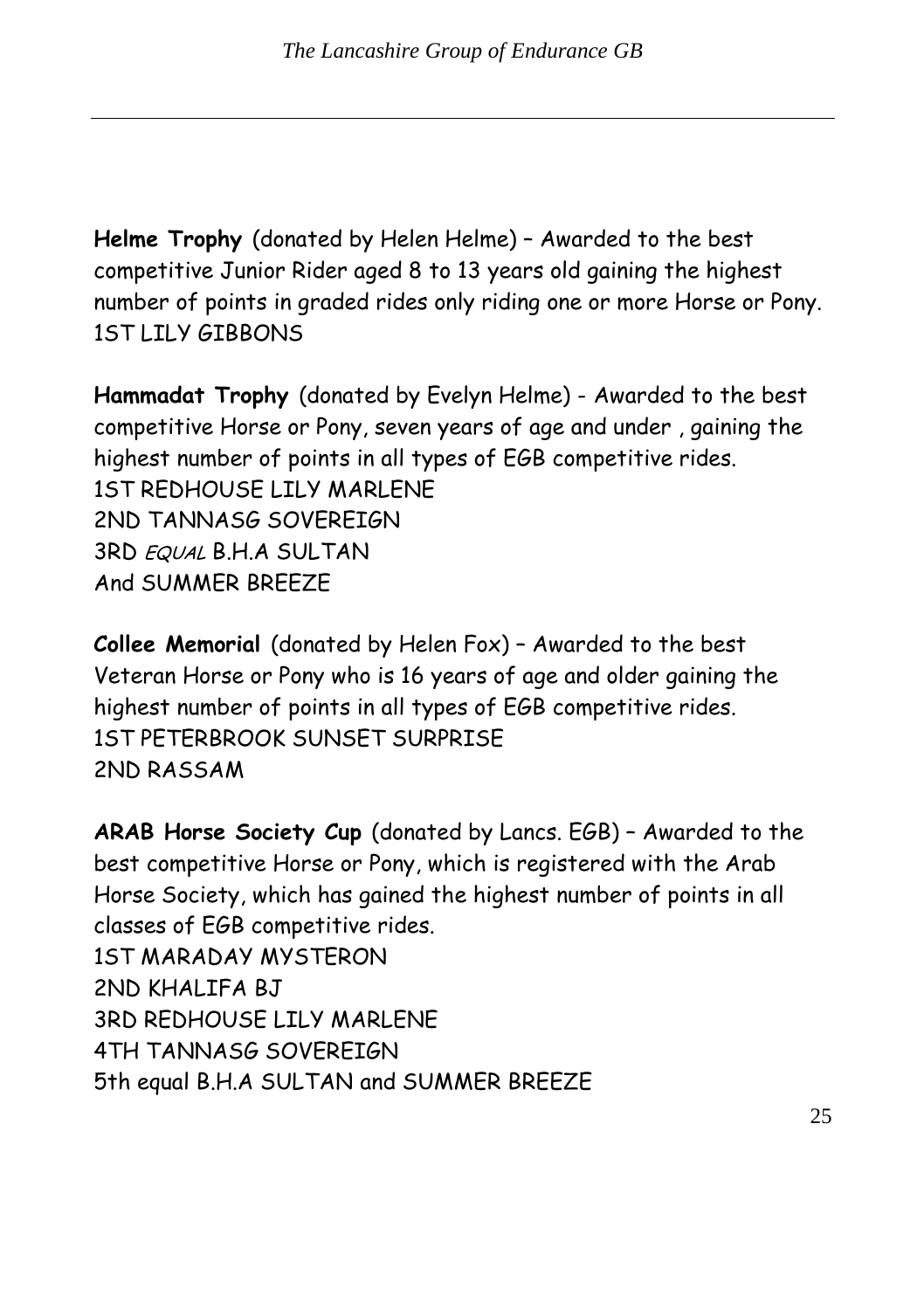**Norah Trophy** (donated by Gina Stringer) – Awarded to the best competitive Horse or Pony other than Pure, Part or Anglo Arabs either registered or not registered, gaining the highest number of points in all types of EGB competitive rides. 1ST GIZMO 1 2ND SANDY W 3RD PETERBROOK SUNSET SURPRISE 4TH MEADOWLAND MACK 5TH HILIN DOLLAR

**Novice Trophy** (donated by Lancs EGB) – Awarded to the best competitive Horse or Pony gaining the highest number of points in it's first season registered as a Novice horse/pony taking the 'slow track' only in rides of 45kms and under. 1ST SUMMER BREEZE 2ND MISS KITTY 3RD WEEPING WILLOW

4TH ASMALL CUILLIN

6TH MISS KITTY

**Cumbria Za Trophy** (donated by Meriel and Peter Moon) – Awarded to the best competitive Horse or Pony, gaining the highest number of points in rides of 45 km and under only, when ridden by a senior rider. 1ST TANNASG SOVEREIGN 2ND PETERBROOK SUNSET SURPRISE 3RD ORELIE GRIFF 4TH CLIQUOT OF SCALEBY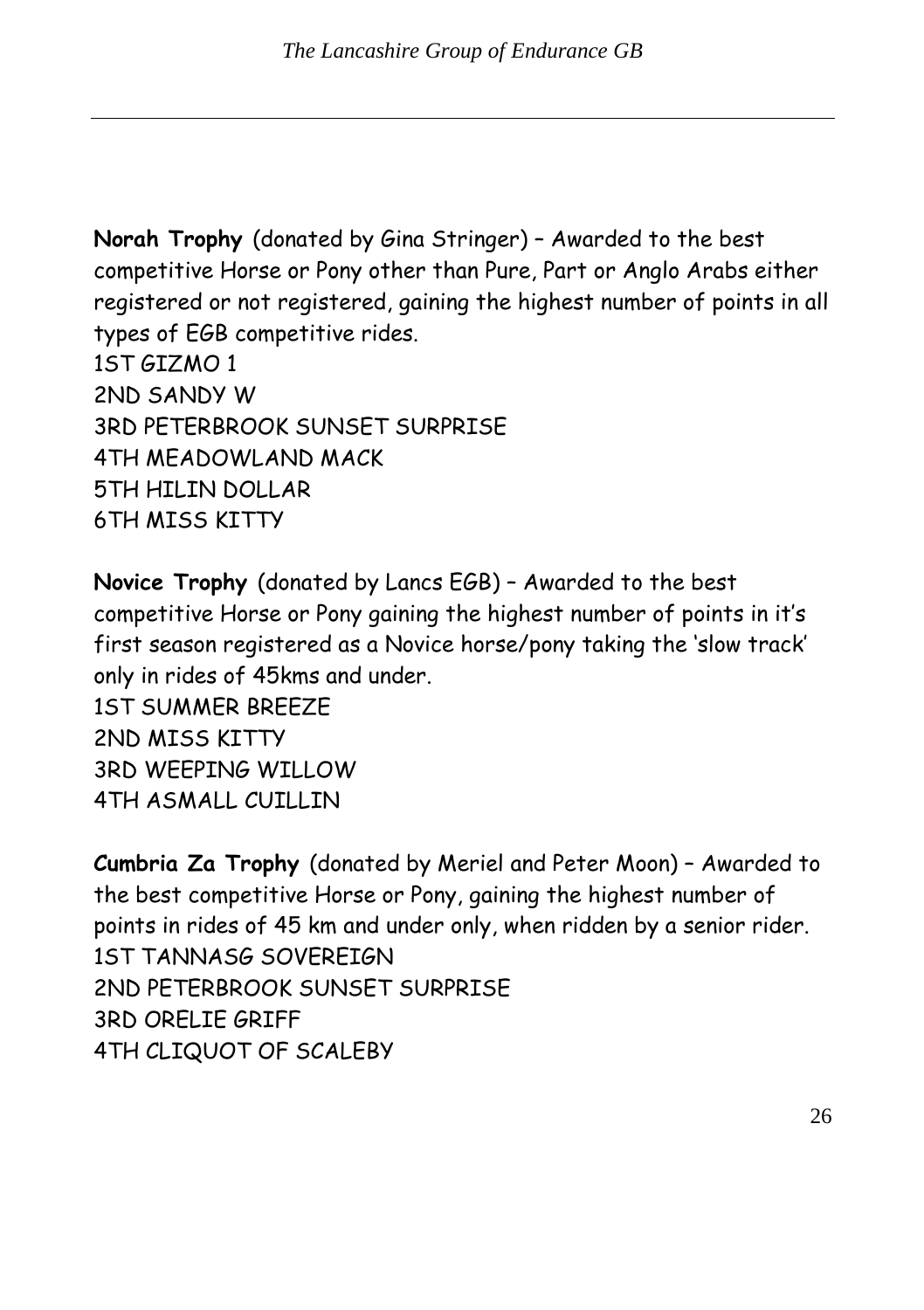**Graded Ride Championship** (donated by Lancs EGB) Awarded to the best competitive Horse or Pony achieving the highest number of points in Graded Rides. 1ST REDHOUSE LILY MARLENE 2ND KHALIFA BJ 3RD TANNASG SOVEREIGN 4TH GIZMO 1 5TH SANDY W 6TH PETERBROOK SUNSET SURPRISE

**Endurance Championship** (donated by JR Houghton) – For the Horse or Pony gaining highest number of points in EGB Endurance Rides only. 1ST MARADAY MYSTERON 2ND equal RASSAM AND KHALIFA BJ

**Highpoint Championship** – Awarded to the overall champion competitive Horse or Pony, gaining the highest number of points achieved in any type of EGB competitive ride. 1ST MARADAY MYSTERON 2ND KHAI TFA BJ 3RD REDHOUSE LILY MARLENE 4TH TANNASG SOVEREIGN 5TH GIZMO 1 6TH SANDY W 7TH PETERBROOK SUNSET SURPRISE 8TH MEADOWLAND MACK 9TH EQUAL SUMMER BREEZE and BHA SULTAN 10TH EGYPTIAN WHIRLWIND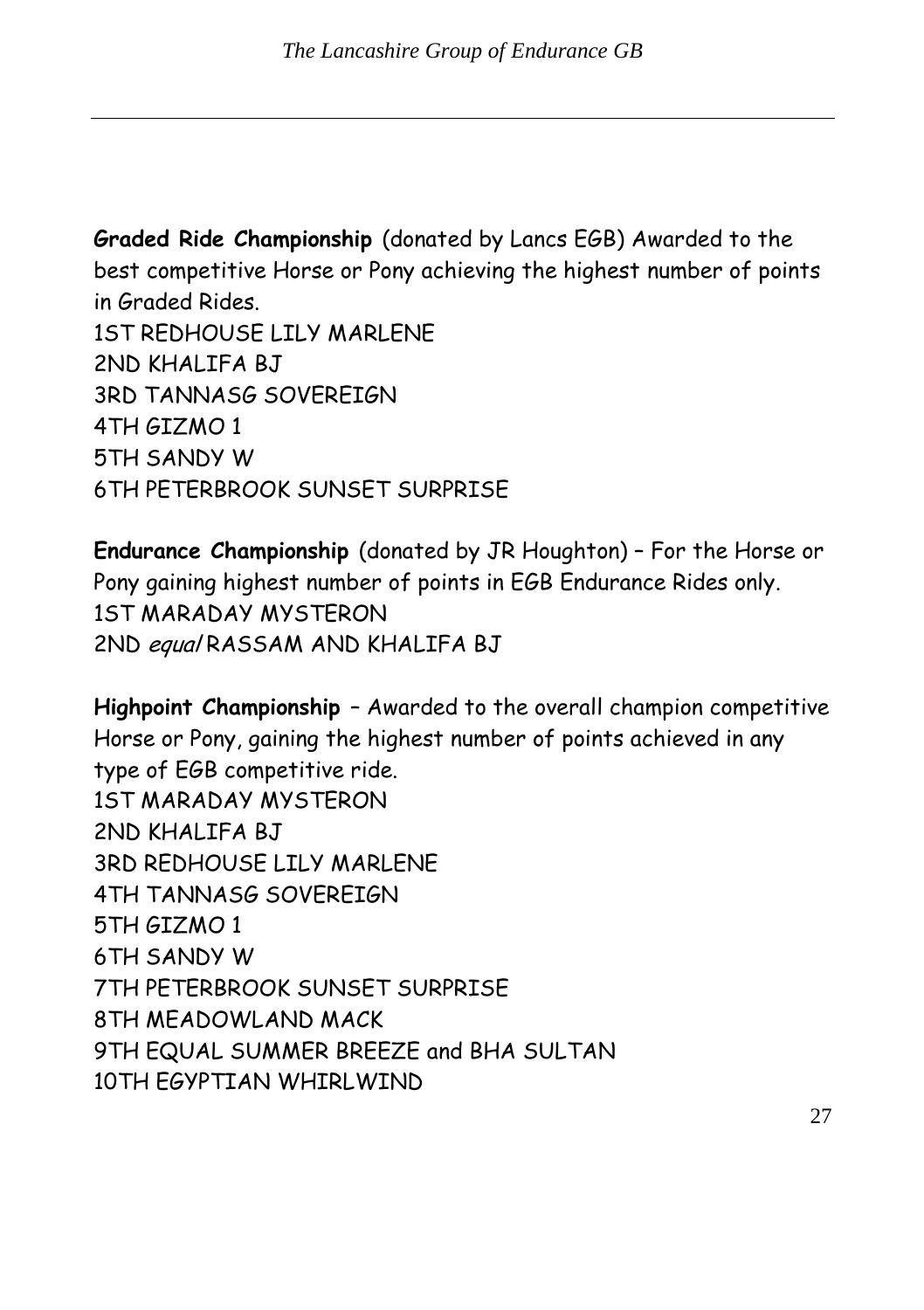**Britannia Double** (donated by Deb Bennett) – Awarded to the best pair consisting of one competitive horse/pony and one non-competitive horse/pony, gaining the highest combination of points and kilometres. (competitive horse listed first of the pair). 1ST KHALIFA BL & RYLANDS MAX A MILLION 2ND REDHOUSE LILY MARLENE & ELBRICH FAN WOLSOM 3RD MARADAY MYSTERON & ADDIEWELL PRINCE CHARMING

**Chanel Pairs:** (donated by Maureen Helme) Awarded to the pair of competitive Horses or Ponies, gaining the highest combined number of points in any division of EGB competitive rides. One Horse/Pony to have only completed rides of 45km and under and the other only rides of greater than 45 km will be included.

1ST MARADAY MYSTERON & SUMMER BREEZE 2ND KHALIFA BJ & RYLANDS MAX A MILLION 3RD REDHOUSE LILY MARLENE & MISS KITTY

**Max And Kitty Pleasure Pairs** (donated by Sarah Bamber And Jamie Houghton) for the best pair of pleasure ride horses competing in pleasure rides only, Pairs are randomly assigned this year.. 1ST ELBRICH FAN WOLSOM & ROCK OF CASHEL 2ND LINDLE SIR GALLAHAD & ELLIE PUGGLES 3RD BRIARGROVE GOLDEN HANIF & VALESIDE MILLICENT

**THE WHISPERING WILLOW TROPHY** (donated by Glenda Griffin) Each ride additional to the one compulsory ride, gains points which contribute to this trophy. 1ST JANET BEBBINGTON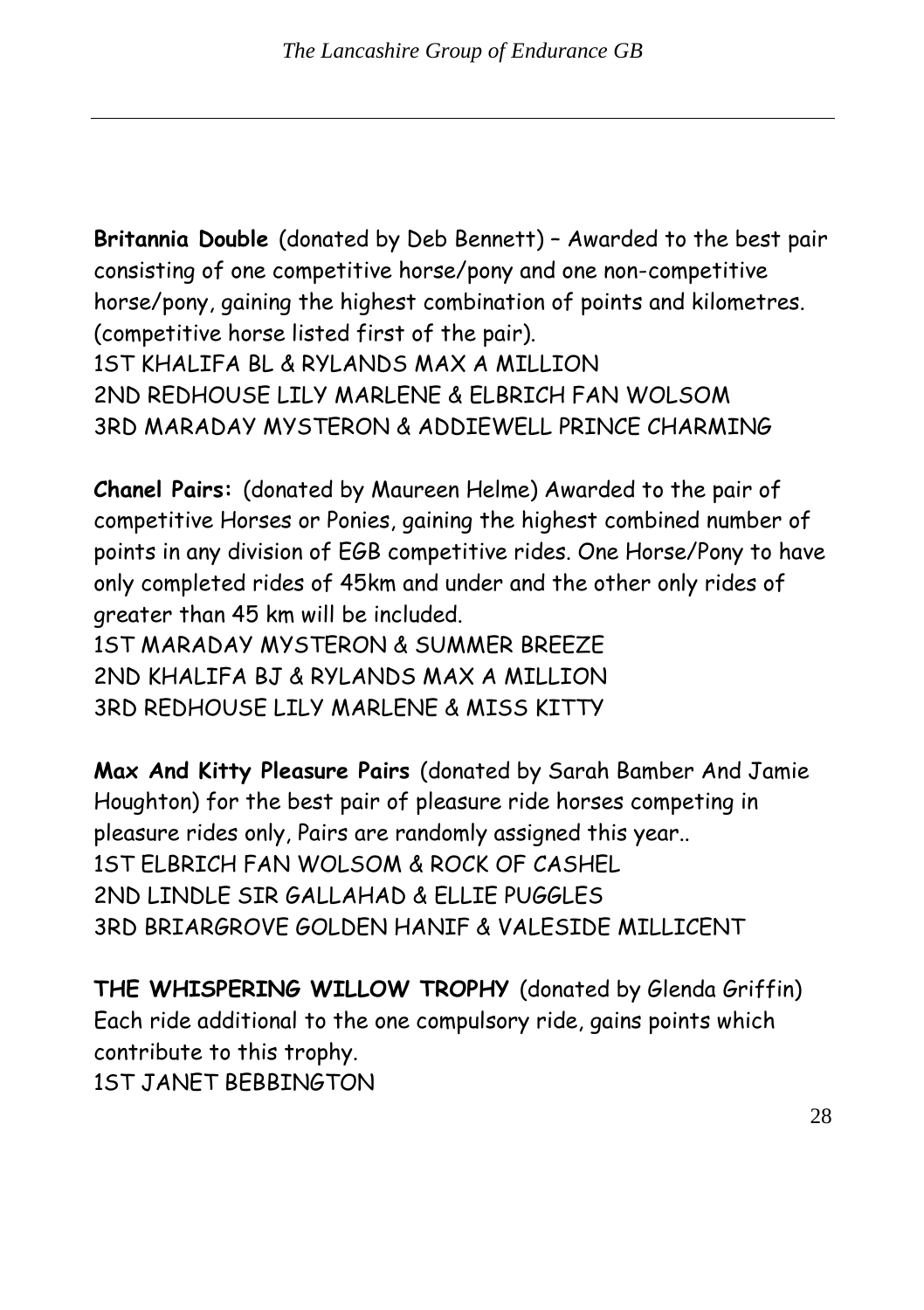## 2ND SARAH BAMBER 3RD equal PAT KELLY & GLENDA GRIFFIN 4TH equal MAXINE BRAITHWAITE & LIZ NABB

#### **SAAR Companion Trophy**

The award for someone who has either helped or assisted with an event or for someone who has generally been of valuable assistance in 2017. 1 st: ALICE BAMBER

#### **The Ride Organisers awards.**

Cath Houghton for two Croal Irwell Valley Rides Nicky Clark & Sarah Bamber for the Piethorn Ride. Angela Leadbetter for the Waterside Parishes Ride. Sam Parkinson and Jenny Peacock for the Pickup Bank Ride. Glenda Griffin for the Formby Ride. Maxine Braithwaite and Janet Bebbington for the Barton Ride for the

Dolphinholme Ride.

Maxine Lang and Janet Bebbington for the Dolphinholme Ride.

Sue Taylor-Green for the Ulnes Walton Wander.

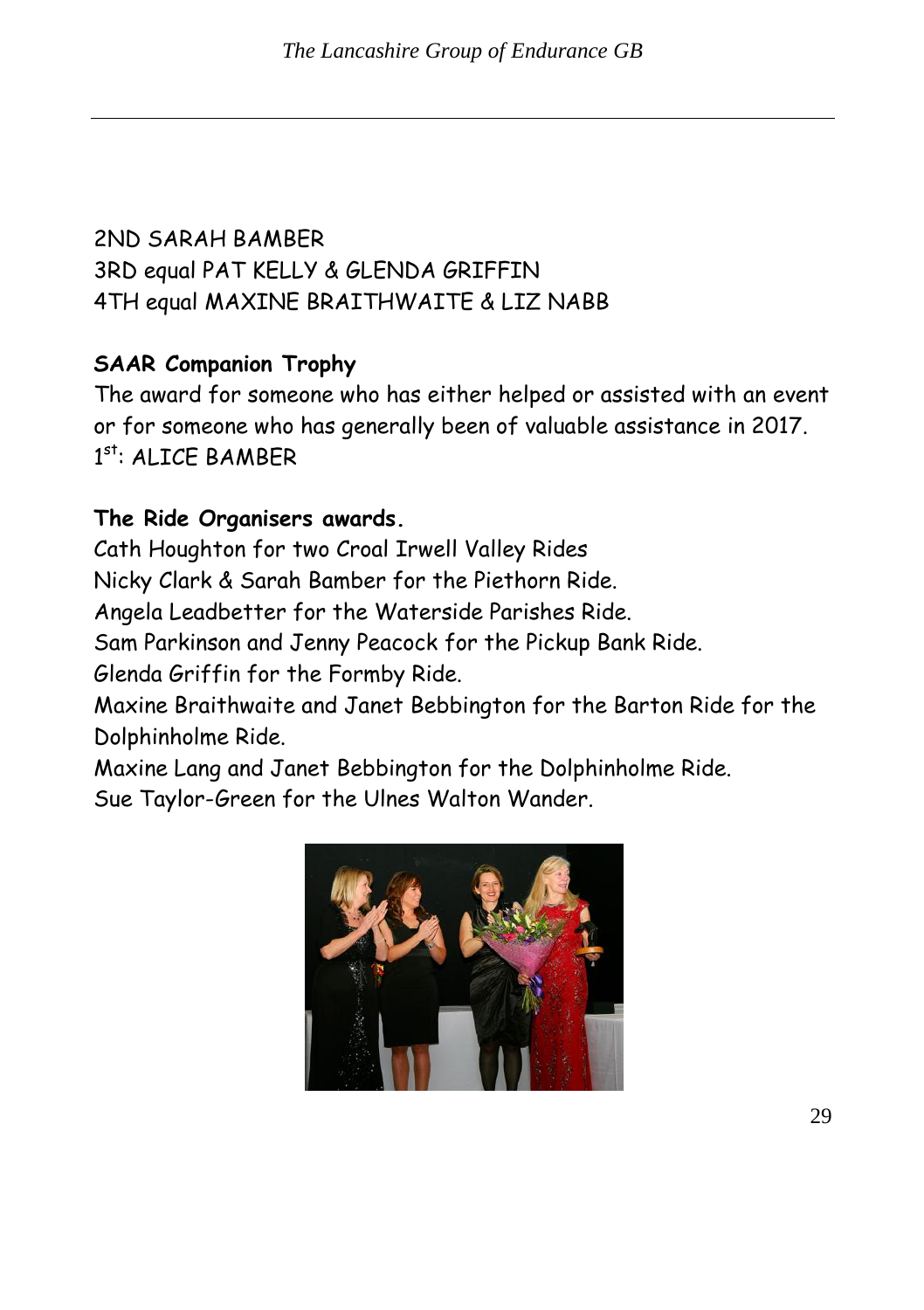# **Ride Reports**

**Sunday 9th April 2017 Croal Irwell Valley Pleasure Ride** Please order your pictures at [http://www.whatapicture.biz](http://www.whatapicture.biz/)

Another successful Spring Croal ride took place on the 9th April. The weather had been really dry on the days before, making all the Bridleways and off road paths really good going, best we had seen in years. 50 riders and horses attended the event including 3 young riders who really enjoyed the day so much that one signed up to be a member of EGB on the day. One young rider was accompanied by her mum, who ran the 23k as a training run for her 1/2 marathon, and a young lad who cycled the whole course whilst his mum rode.

Thanks to all the helpers, Jamie Houghton, Sarah Bamber, Nicky Clark and Diane Hudson for the excellent marking. Chris and Tania Fitton - CP2, Liz Nabb - First Aid, Bec Paul and Maxine Braithwaite - car parking duties, and Sarah Bamber for ride day office all received their helper points towards the volunteers' trophy at the end of the year

We had a good mix of members and non-members, and everyone thoroughly enjoyed themselves and we hope to see many of them Back in October for the Autumn Croal Ride which will be a new route avoiding any roadwork.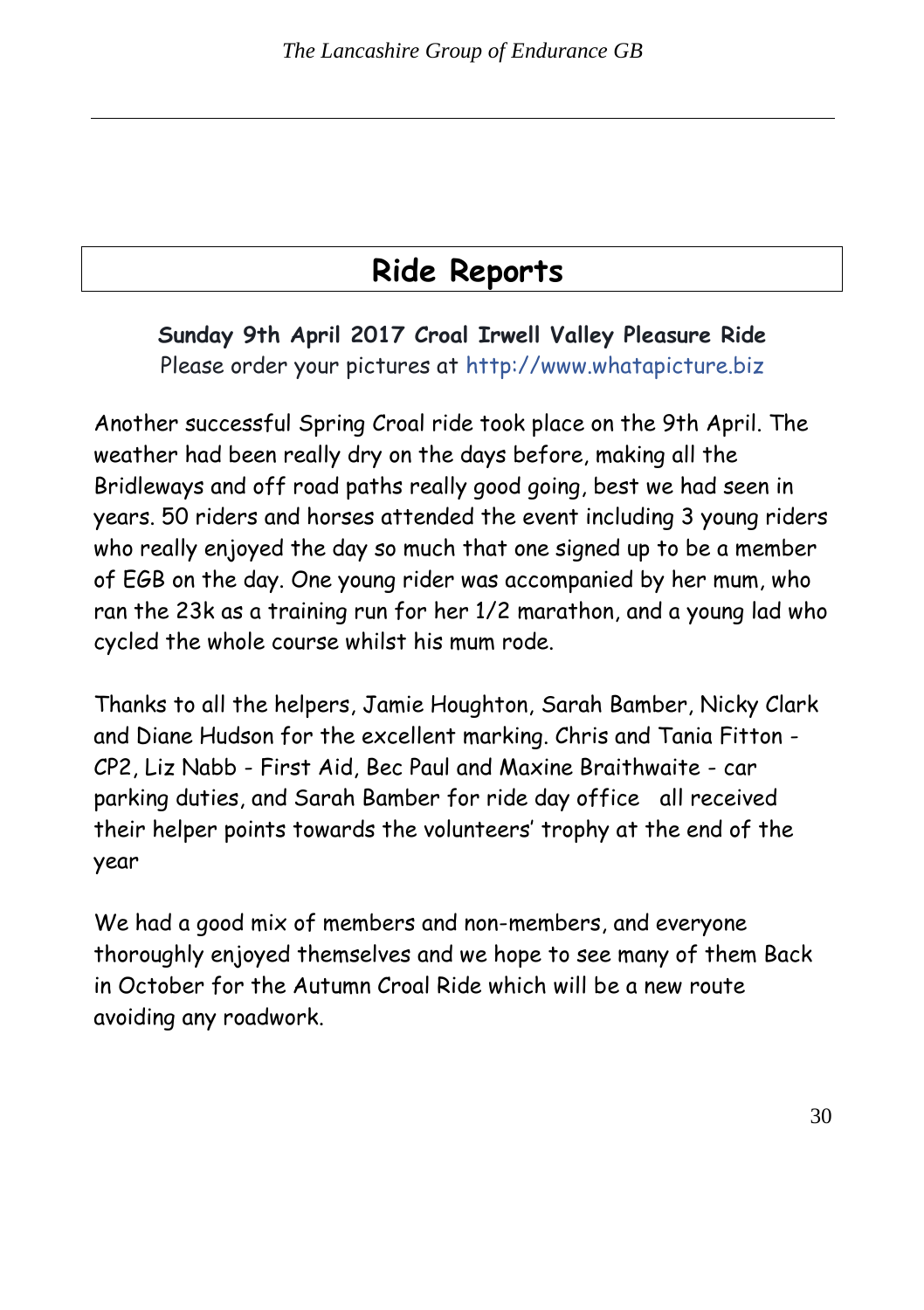# **Local Area Rides 2017**

**All provisional dates for rides in 2017 are available on the EGB website:** <http://endurancegb.co.uk/main/Rides/List-of-Rides>

#### Sunday 21st May 2017

Piethorn Ride, Lancashire Group Pleasure Ride Entries to:- Sarah Bamber, Flowerhill Farm, Wardle, Rochdale, Lancs, OL12 9PL. sarahbamber1@aol.com. 07754 752575. No enquiries after 9pm please. Closing date for entries is 12th May 2017. Entries limited to 40, strictly no entries after the closing date or on the day. Ride Organisers: Nicky Clark 07817 696329 Sarah Bamber

#### Sat 3rd June 2017

Wirral Competitive/Pleasure ride, Cheshire Group For further details and online entries please go to group website.

## Sunday 18<sup>th</sup> June 2017

Pickup Bank Blast Pleasure Ride, Lancashire Group. Enquiries:- Sam Parkinson 07715 754039 Entries to Jenny Peacock Moorgate Cottage, Pickup Bank, Darwen, BB3 3QQ 07825 370186. jens\_just\_here@hotmail.com Venue:- VINE MILL, OSWALDTWISTLE. BB5 3PX Hard Standing Limited to 30 Vehicles. No Toilets.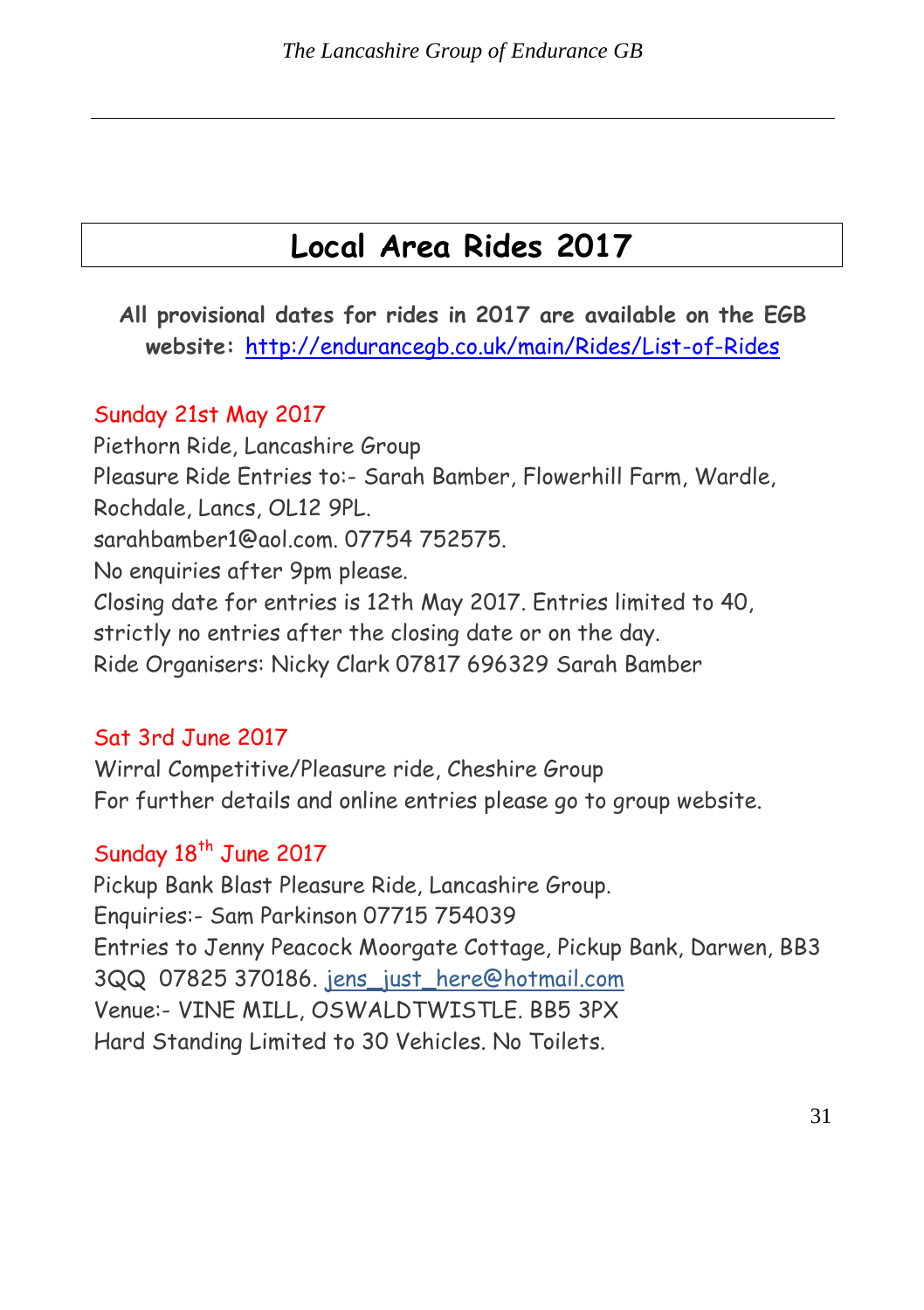## Saturday July 1st 2017

Dolphinholme Country Ride**,** Lancs group EGB Start time 9.30 – 10.30 10 or 15 mile pleasure ride incorporating Dolphinholme Country Ride, jumps optional. Entries in please by 20th August. Enquiries and Entries to :- Janet Bebbington 01995 670887 07709329963 jbebbington@btinternet.com. 1 Cedar Walk, Elswick, Preston. PR4 3ZR

# Saturday Sunday 8<sup>th</sup> & 9<sup>th</sup> July 2017

War of the Roses For more information and entries please visit: http://www.endurancegbneyorkshire.co.uk/rides/waroroses2017.asp

## Sunday 16th July 2017

## Medlock Valley Pleasure Ride, Lancashire Group

Entries and enquiries to Jennifer Rand, 41 Parkway, Greave, Rochdale, Lancs, OL11 5EE, [rand.jennifer@yahoo.com](mailto:rand.jennifer@yahoo.com) 07729655634, enquiries before 9pm. Strictly no entries on the day.

Entries close 8/7/2017.

## Saturday Sunday 2nd & 3rd September

#### Cumbria Challenge.

Please go to <http://endurancegb.co.uk/main/rides/list-of-rides>for more details and ride entry form.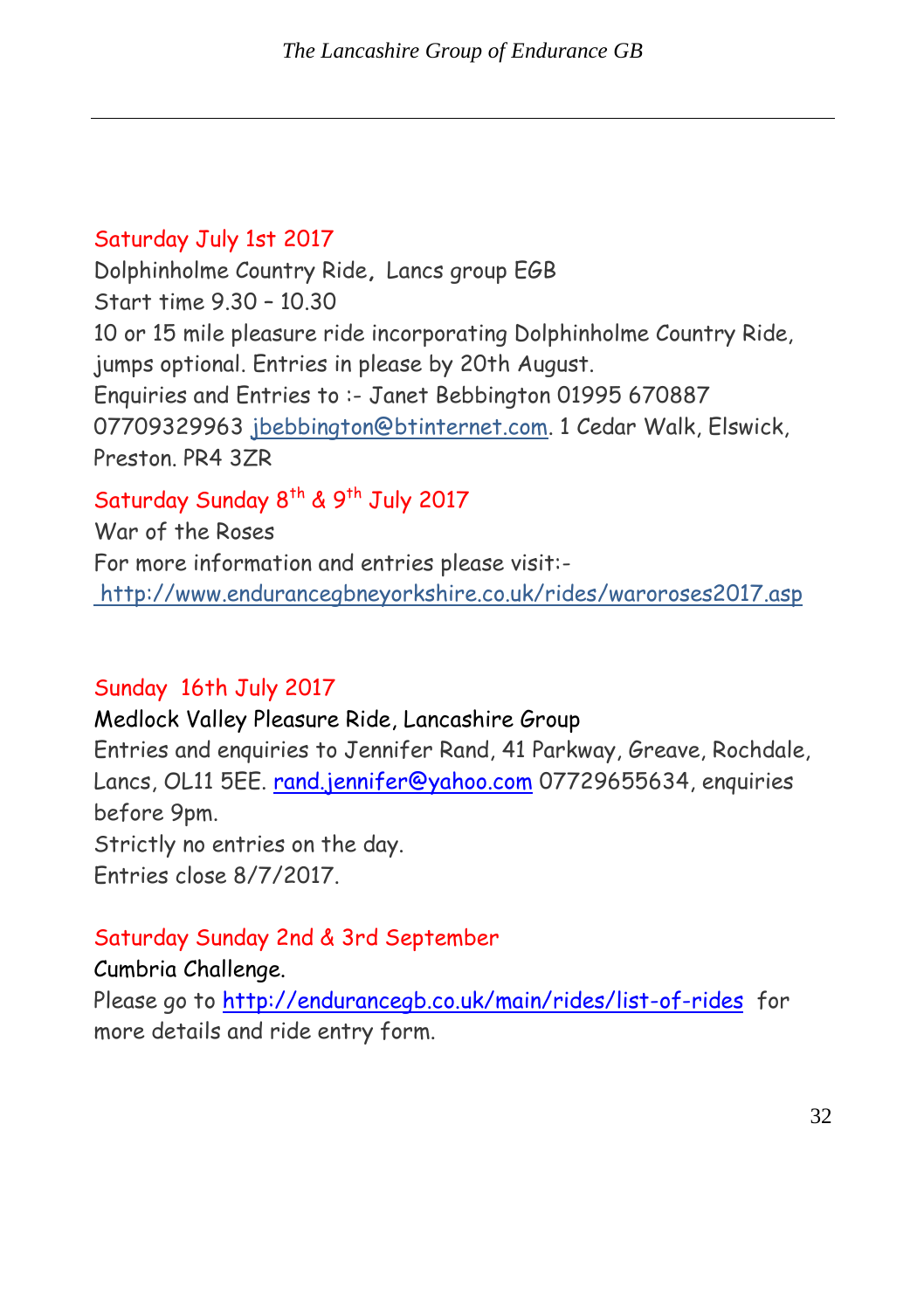#### Sunday 10<sup>th</sup> September 2017

PEOVER Pleasure Ride, Cheshire Group Please go to<http://www.endurancegbcheshire.co.uk/> for more details and ride entry form.

#### Saturday 23rd September 2017

Barton Ride. Lancashire Group. 10 or 16 Miles, quiet lanes and bridle-paths. Barton Equestrian Centre. Entries to:- Maxine Braithwaite 07961002563 33a Rainhall Rd, Barnoldswick, Lancs BB18 5DR. maxine\_braithwaite@live.com Enquiries to :- Janet Bebbington: 07709329963 jbebbington@btinternet.com.

#### Saturday 30th September 2017

Formby Breeze Pleasure Ride, Lancashire Group. Entries to Rebecca Paul, Stoneswood, Preston Road, Alston, Longridge, Lancs PR3 3BJ Tel 07746790375, email:-r.c.paul92@gmail.com Enquiries to Maxine Braithwaite 07961002563 33a Rainhall Rd, Barnoldswick, Lancs BB18 5DR maxine\_braithwaite@live.com

#### Sat 7th October 2017

Delamere Pleasure ride, Cheshire Group For more information and entry form please visit: <http://www.endurancegbcheshire.co.uk/>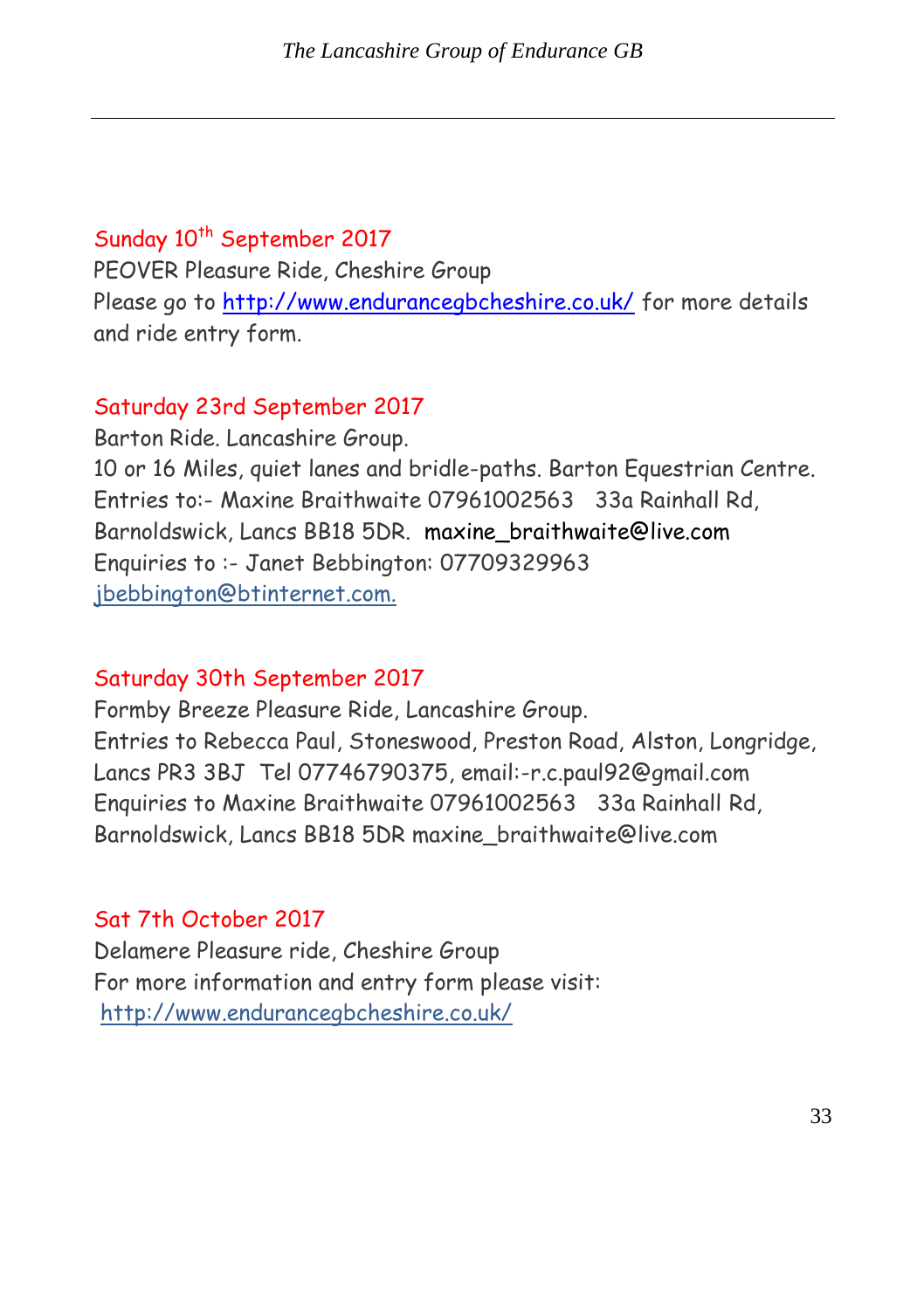#### Sunday 22nd October 2017

Croal Irwell Valley. Lancashire Group. Pleasure Ride Entries to:- Cath Houghton 2 Hedgerows Rd, Leyland, Lancs PR25 3JZ Enquiries to:- Cath Houghton 07570 880233 cathrynhoughton@gmail.com

## Sun 29th October 2017

Halloween Ride. Ulnes Walton Bridleways Ride. Entries to:- Sue Taylor-Green, Nursery Cottage, Ulnes Walton Lane, Leyland Lancashire. PR26 8LU 01772 436043 [suetaylorgreen@hotmail.com](mailto:suetaylorgreen@hotmail.com)

## Sunday 19<sup>th</sup> November

Congleton Pleasure Ride, Cheshire Group Please go to<http://www.endurancegbcheshire.co.uk/> for more details and ride entry form.

#### **Please contact Patricia Kelly 07734385108 or patjkelly@hotmail.co.uk for any additions or amendments.**

Please contact the Ride Organisers directly for all queries about their ride, including the Ride Distances on offer at the ride. It is simplest to email the Ride Organiser. Email addresses are listed below where possible. If you need to phone Ride Organisers, please do so during sociable hours. Between 9am and 9pm.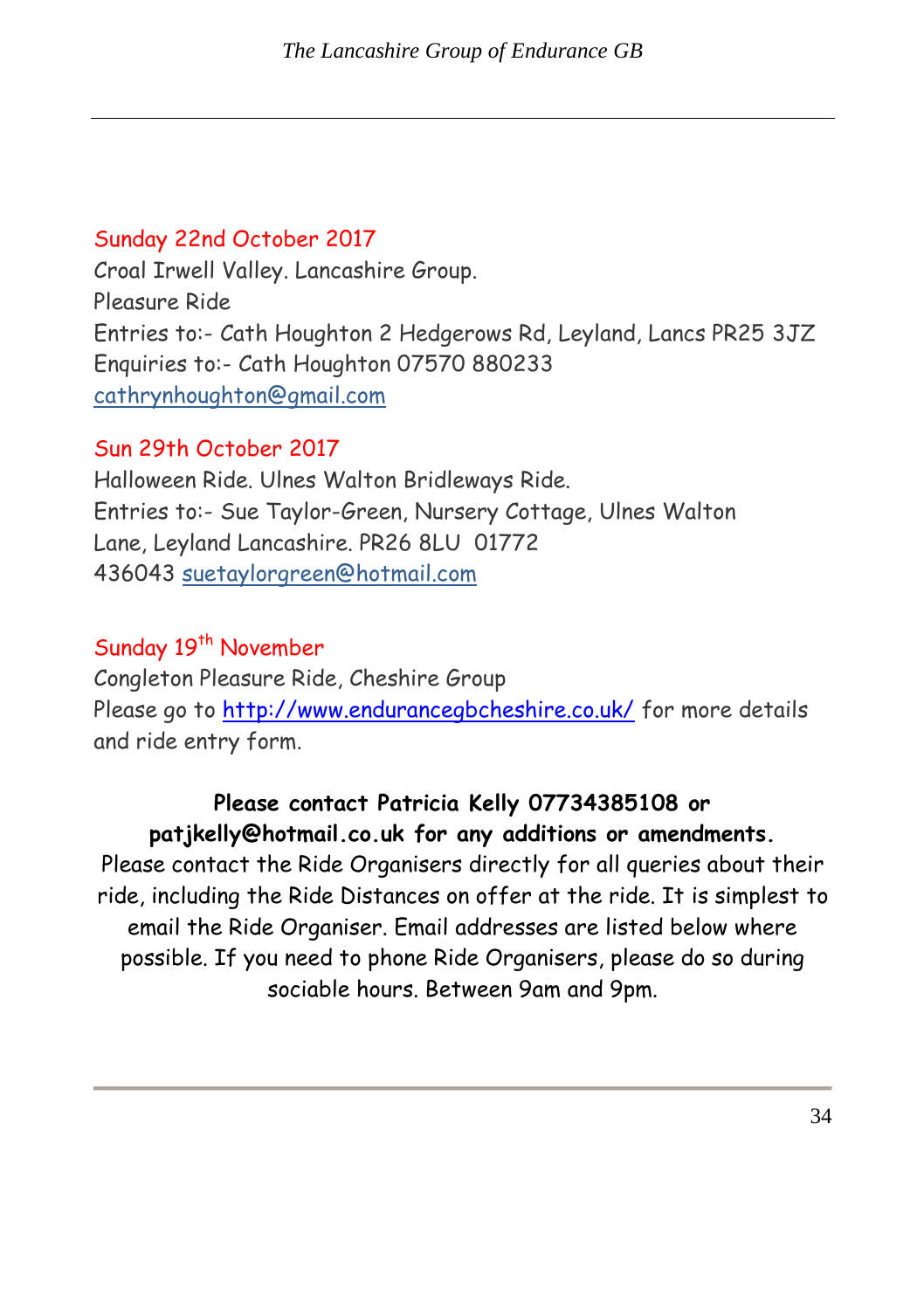#### DISCLAIMER ANY COMMENTS MADE IN LETTERS RECEIVED FOR INCLUSION IN THIS NEWSLETTER ARE NOT NECESSARILY THE VIEWS OF THE EDITOR OR MEMBERS OF THE EGB LANCASHIRE GROUP COMMITTEE

You are welcome to contact any of the committee but if your query is specific to one of the listed roles, then we suggest you contact the appropriate Committee Member, in the first instance.

# **Committee**

#### **Chairperson:**

Sue Taylor-Green, Nursery Cottage, Ulnes Walton Lane, Leyland, Lancs PR26 8LU. Tel: 01772 436043 / 0787 664 7578 [suetaylorgreen@hotmail.com](mailto:suetaylorgreen@hotmail.com) 

#### **Vice-Chairperson and Treasurer:**

Linda Cowperthwaite

Tel: 07742 224 670 [lindacowperthwaite@tiscali.co.uk](mailto:)

#### **Minutes Secretary:**

Yvonne Clark, 5 Woodland View, Broadclough, Bacup, Lancs OL13 8PD.<br>Tel 01706 879740 /07779 330930 vonneclark@btinternet.com Tel 01706 879740 /07779 330930

#### **Pleasure Ride Coordinator and Equipment Officer:**

Glenda Griffin

g.g135lark@hotmail.com

#### **Web Administrator**

Pat Kelly, 361 Southport Rd, Croston, PR26 8LQ Tel: 07734385108[patjkelly@hotmail.co.uk](mailto:)

#### **Group Liaison and Health and Safety Officer:**

Cath Houghton, Tel: 01706 879740 /07831 810788 [cathrynhoughton@gmail.com](mailto:cathrynhoughton@gmail.com)